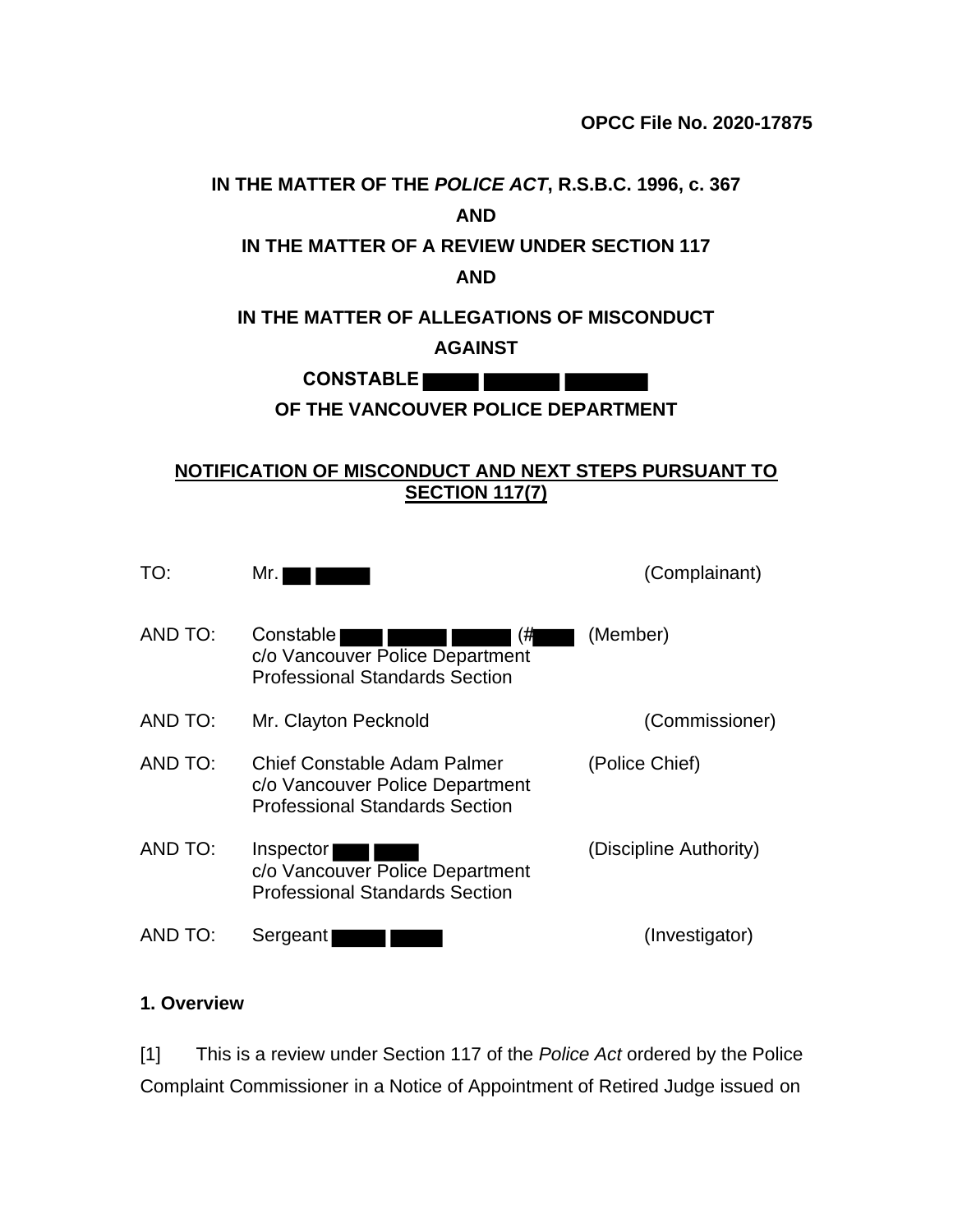April 21, 2021. It involves a complaint about the conduct of Constable  $\blacksquare$  of the Vancouver Police Department during a street stop of the complainant,

I in the downtown east side of Vancouver on May 4, 2020. The complaint was investigated and a final investigation report was issued on March 8, 2021.

[2] Section 117 mandates an independent decision by a retired judge as to whether the final investigation report and the evidence and records referenced in it appear to substantiate misconduct and to require the taking of disciplinary or corrective measures. The steps I am required to take are set out in Section 117(8), and I address them sequentially below under the applicable headings.

[3] I have determined that the evidence appears sufficient to substantiate three allegations of abuse of authority under Section 77(3)(a). The allegations are set out in Part 4.

#### **2. The Complaint and Conduct of Concern [Section 117(8)(a)]**

[4] Constable stopped Mr. while he was walking on I near shortly after 6 p.m. on the incident date. Constable detained Mr. **For investigation of a drug offence and** handcuffed him. Constable searched Mr. by patting him down, looking into a pant pocket, and removing his wallet. Constable identification out of his wallet and queried him on the police computer in his car. Another officer who was present, Sergeant photographs of Mr. Mr. Mr. had no drugs or weapons on him and was allowed to proceed after about 15 minutes.

[5] Mr. incident. The Commissioner found an admissible complaint of abuse of authority under Section 77(3)(a), and an investigation proceeded. The investigator, Sergeant **Contract Contract of the Vancouver Police Department, filed a final** investigation report on March 8, 2021. The discipline authority, Inspector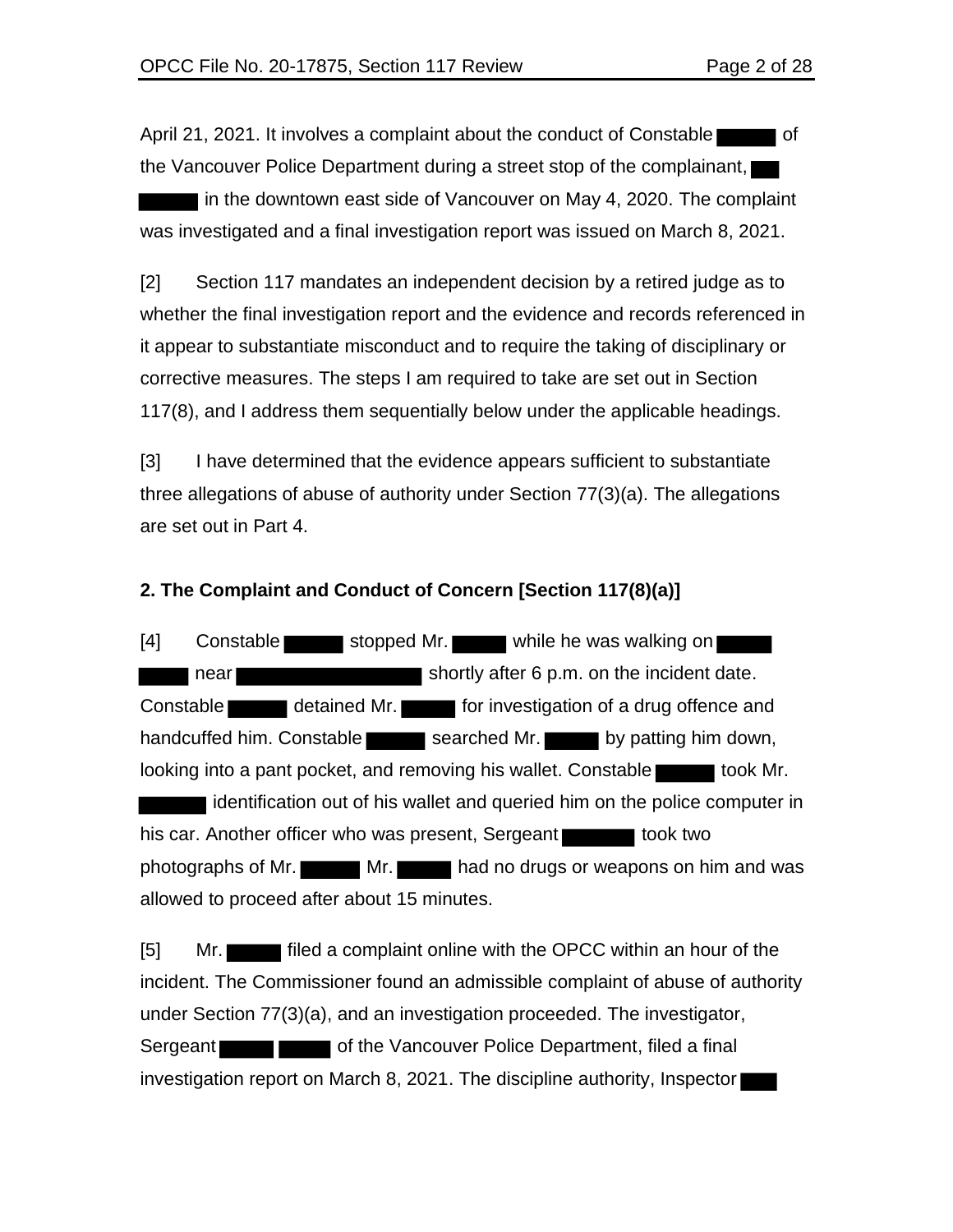issued a notification under Section 112 on March 22, 2021, finding that Constable **conduct** did not constitute misconduct.

[6] The Commissioner reviewed the discipline authority's decision and concluded that there was a reasonable basis to believe that it was incorrect. In his Notice, the Commissioner expressed the view that the detention and search of Mr. violated his *Charter* rights, that the discipline authority erred in finding that the search of the wallet was justified by officer safety concerns, and that the discipline authority applied the wrong standard in assessing whether there was oppressive conduct.

[7] Under Section 117(1)(b) I am required to review the final investigation report and the evidence referred to in it to reach an independent decision. Accordingly, this is not a review of the Commissioner's decision or that of the discipline authority. It is a full review of the report and evidence to determine whether it "appears sufficient to substantiate" misconduct.

### **3. Complainant's Right to Make Submissions [Section 117(8)(b)]**

[8] At any time after receiving a copy of the final investigation report in this matter but at least 10 business days before the date of any discipline proceeding, or, if a prehearing conference is to be held, within 10 business days after receiving notice under Section 120(6), the complainant may make written or oral submissions, or both, to the discipline authority or the prehearing conference authority, as the case may be, in relation to one or more of the following matters:

- (a) the complaint;
- (b) the adequacy of the investigation;
- (c) the disciplinary or corrective measures that would be appropriate.

[9] The complainant should be aware that copies of any submissions he makes will be provided to Constable the Police Complaint Commissioner, the investigating officer, the prehearing conference authority, and/or myself as the discipline authority pursuant to Section 117(9).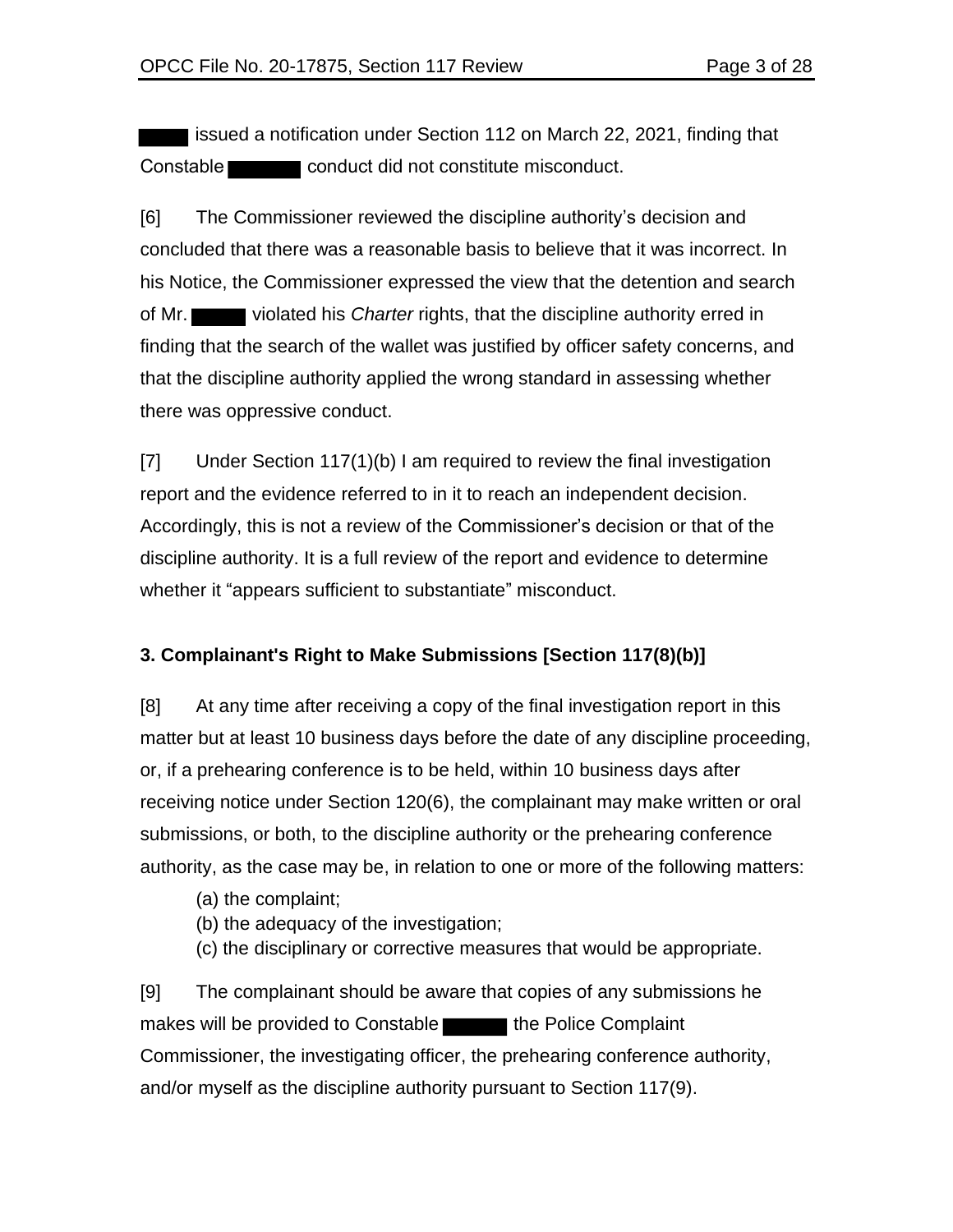# **4. Allegations Considered [Section 117(8)(c)]**

[10] My identification of the allegations at this stage is not a finding of misconduct; rather it provides a framework for considering whether the evidence appears sufficient to substantiate any particular misconduct specified in Section 77 of the Police Act.

[11] Based on the facts disclosed by the final investigation report and related materials, I have identified and considered the following allegations.

- 1. Abuse of Authority, pursuant to section 77(3)(a)(ii)(B) of the Police Act, in the performance, or purported performance, of duties, by intentionally or recklessly detaining **without good and** sufficient cause.
- 2. Abuse of Authority, pursuant to section 77(3)(a)(ii)(A) of the Police Act, in the performance, or purported performance, of duties, by intentionally or recklessly using unnecessary force on
- 3. Abuse of Authority, pursuant to section 77(3)(a)(ii)(B) of the Police Act, in the performance, or purported performance, of duties, by intentionally or recklessly searching **without good and** sufficient cause.

# **5. Does the Evidence Appear Sufficient to Substantiate the Allegations? [Section 117(8)(d)(i)]**

# **A. Review of the Evidence and Materials**

# **i. Sergeant**

[12] Sergeant was interviewed by Sergeant on December 15, 2020. He indicated at the outset of his interview that he had reviewed and brought with him the "Incident Investigations Police Authority" section on taking photographs. He later provided two photographs which show Constable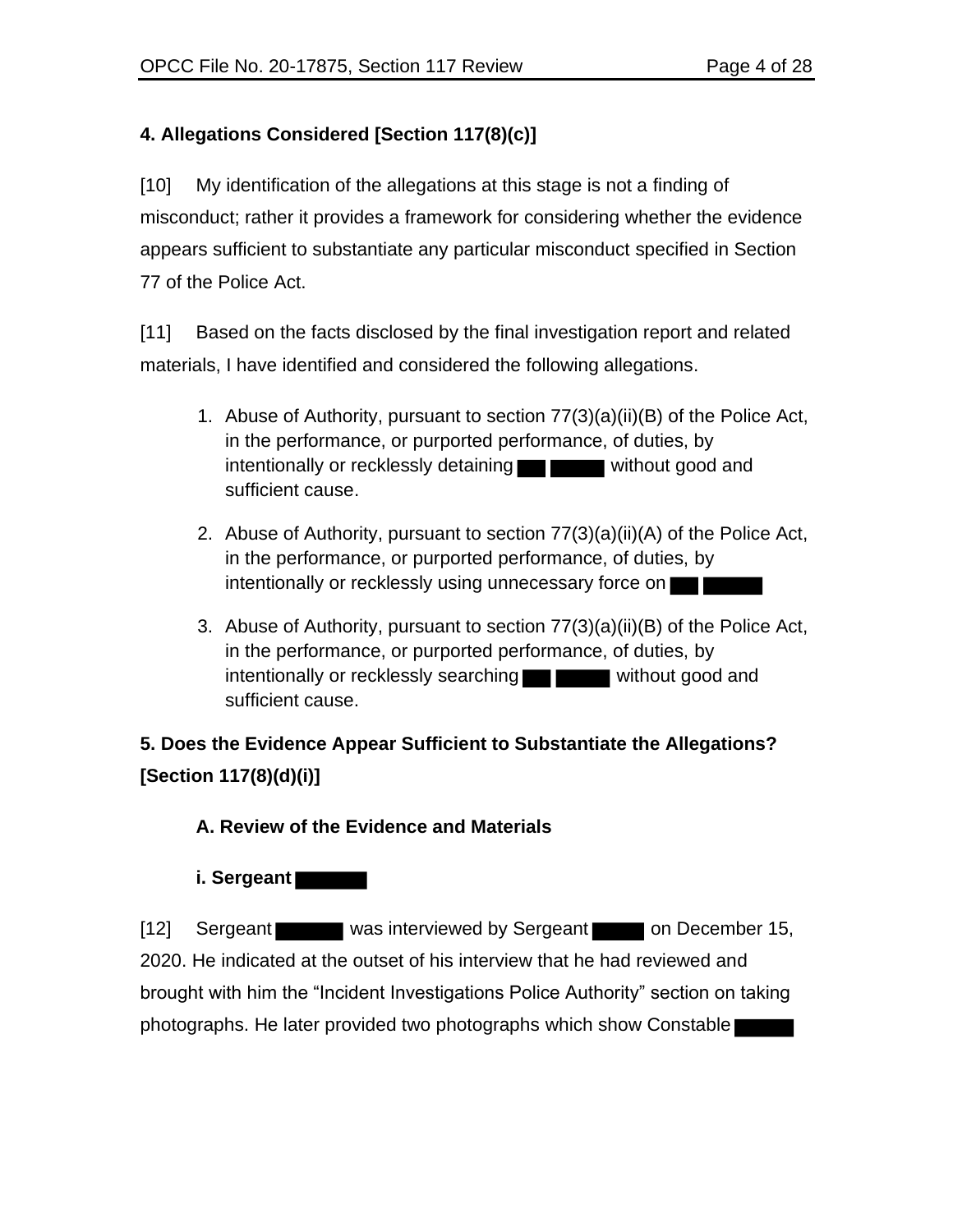appearing to pat Mr. his left front pant pocket.<sup>1</sup>

[13] Sergeant had been working as a Gang Crime Unit ["GCU"] member since May 2019. Historically the unit had not been present in the downtown east side, but due to a recent increase in shootings and violence they had been maintaining a visible presence to ensure safety in the area. This included officers walking and patrolling in the area, one of whom was Constable

[14] On the incident date, Sergeant **called Sergeant** to advise him about a "meet" of " drug traffickers" in front of th , an area that he knew to be controlled by " drug dealers. Sergeant asked for assistance in identifying who was involved in the meet. Sergeant announced this information over a closed radio channel used by GCU members.

[15] Sergeant then attended an unrelated stop during which he did not access the GCU channel. Once back in his vehicle he heard there had been a "meet" in or near **a couple of blocks** south of the He knew this to be frequented by traffickers for drug-related transactions. He understood that the GCU members were focused on an unidentified male who had met with a known drug trafficker in **the sume of the Superiant**. Sergeant proceeded to the area with the intent "to stop this male and identify him."

[16] Sergeant was present for Constable stop of Mr. He described Mr. **as "...immediately confrontational, belligerent, ...** verbally aggressive and somewhat physically aggressive." Sergeant noted that his experience is that most people are compliant when dealt with by police, who maintain professionalism especially when dealing with people who are anti-police.

<sup>1</sup> FIR, Attachment I.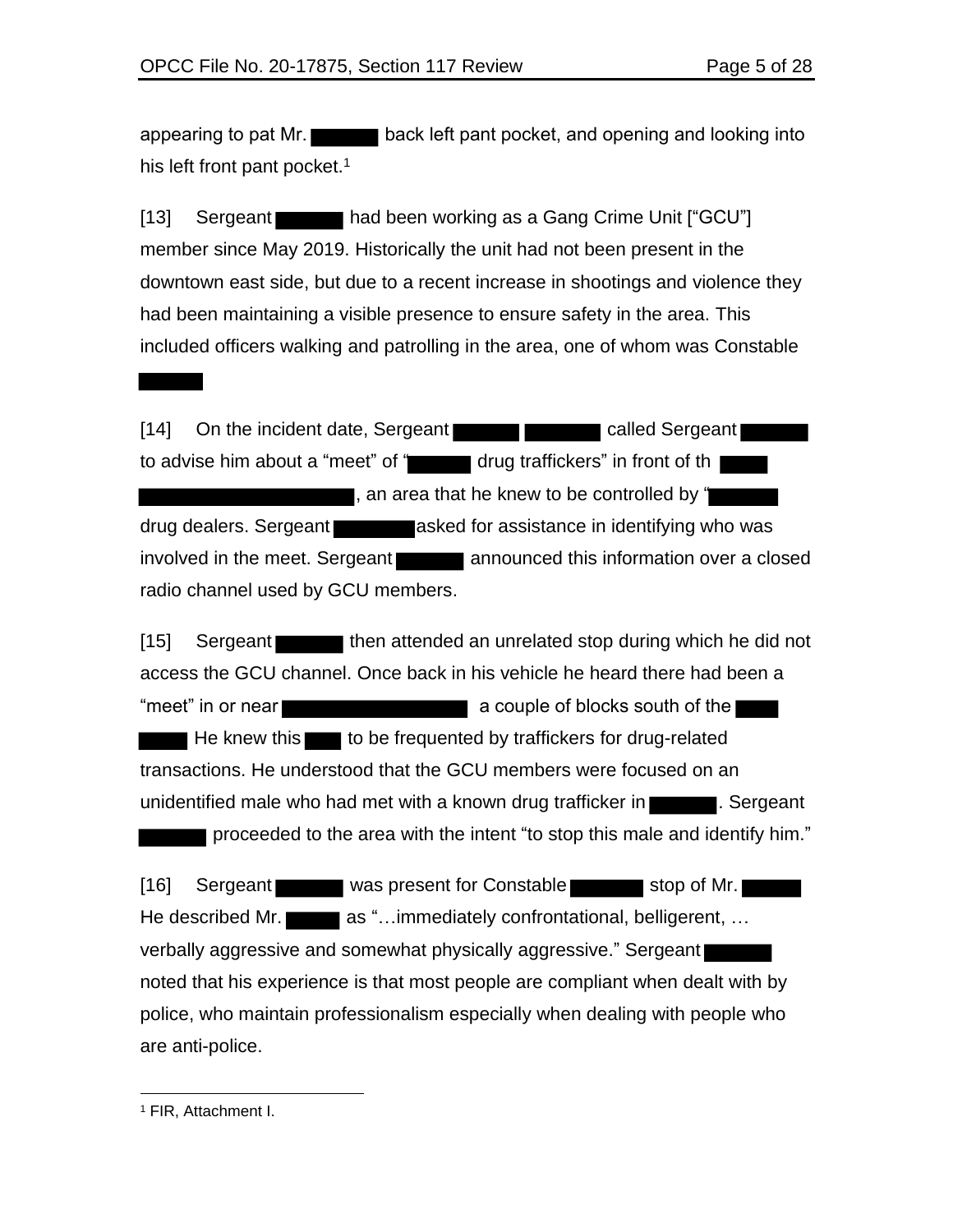[17] Constable handcuffed Mr. for officer safety. Mr. said he was walking to the bus stop on **the and had nothing to do with any** drug trafficking. After "a minute or two" Constable searched Mr. and confirmed his identification. Mr. had no weapons or drugs on him.

[18] Sergeant took two photographs of Mr. with a police issue Blackberry. This was for the sole purpose of aiding in identifying Mr. they were unable to identify him, by showing the photo to other police members in the area. He kept the photos but did not share them with anyone. After Mr.

identification was confirmed, the handcuffs were removed, and he left in the opposite direction from his bus stop.

[19] In questioning by Sergeant Sergeant Sergeant Said he did not recall receiving the names of the drug dealers in front of the  $\blacksquare$  He confirmed it was Constable who derived the grounds to detain Mr. was not aware of what Constable saw before he arrived. He believed Mr. was handcuffed because of how confrontational and belligerent he was.

[20] Sqt. said that the observations he made would not have given him grounds to detain Mr. He did not recall Constable **providing** Mr. his *Charter* rights, and he himself did not provide any. He did not recall Mr. Constable **looking in Mr. looking in Mr.** pockets, conducting a pat-down, and checking his waistband, for officer safety.

**ii. Sergeant** 

[21] Sergeant **in the set of the set of sergeant** in the beat enforcement team, which has a focus on being present in the downtown east side to gain a working knowledge of the things that are going on there. She was aware of the prevalence of drugs and trafficking in the streets. At the time this incident occurred, there had been a large influx of cash from COVID relief coming into the area, resulting in an increase in drug transactions. Sergeant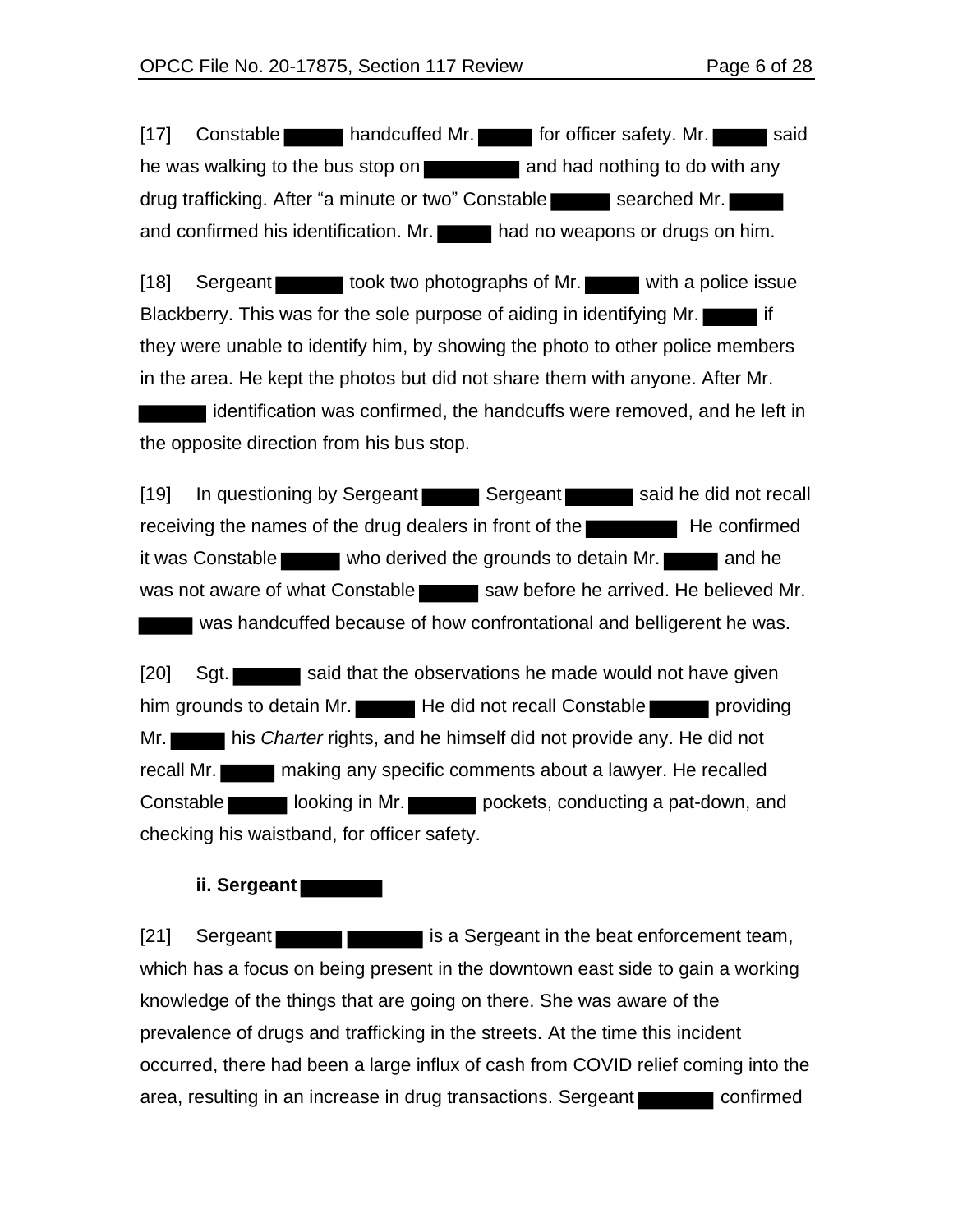.

that was on the border of the downtown east side, had lots of little "nooks and crannies," and was "highly used" for drug-related transactions.

[22] On the incident date, she was driving a marked SUV, and saw a group of what appeared to be "high level" drug dealers who did not really fit in the area, compared with the regular occupants. She noted only that they were dressed differently from most downtown east side residents. It was her experience that at times such as benefit payment dates when the residents had ready cash, drug and gang activity would increase.

[23] Sergeant called Sergeant and advised him that she had seen this group of people in the area. What she recalled telling Sergeant was that there were guys there that did not fit in and might be of interest to the GCU. She said she had no other direct involvement after that. She did not recall seeing Sergeant **or Constable interacting with anyone.** 

#### **iii. Constable**

[24] Sergeant interviewed Constable on January 7, 2021. He is a 15-year member with considerable experience in the downtown east side. He has identified many people in the area who are actively engaged in the drug trade and has been assigned to the GCU for 3 years. He described

as a typical meet point for drug dealers and mid-level bosses to collect money or exchange larger packages out of view of the police.

[25] On the incident date, Constable received information from Sergeant **that there were "well-known drug traffickers"** hanging out in front of the **While driving on** to to he observed a person he knew, walking east on Shortly after that he saw another individual he recognized as  $\blacksquare$ with Mr. who was not known to him, on the corner of  $\blacksquare$  and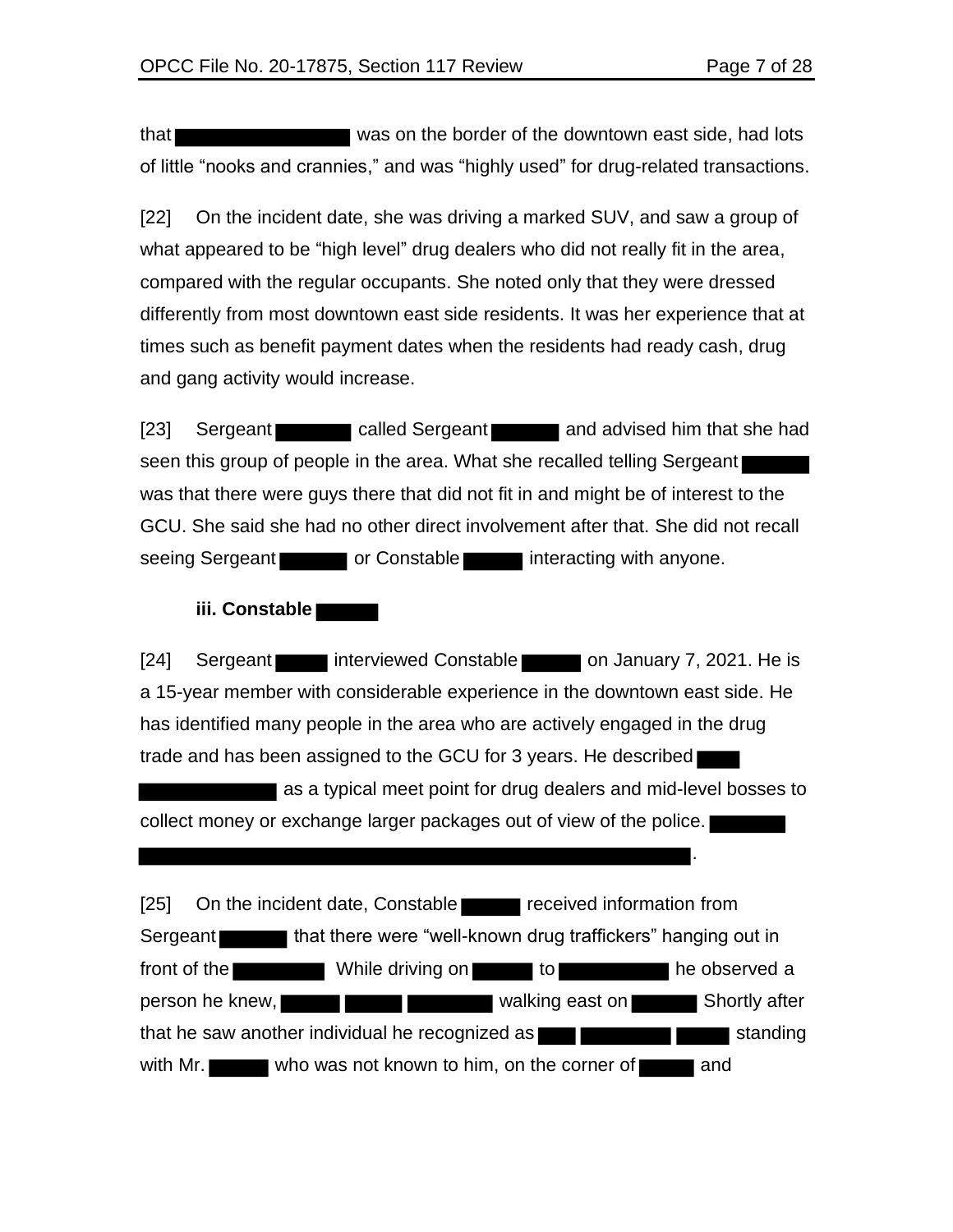If It appears from Constable **Communist Constant Constant** other evidence that this was the  $corner of$  and

[26] Constable said he recognized Mr. and Mr. from prior dealings in which he had observed them trafficking and been involved in arresting them. He said, in his statement, that he saw them both go with Mr.

into **and that for him it was very suspicious that two guys he** considered to be mid-level bosses were meeting with an unknown person. He concluded that Mr. was most likely a "street level" trafficker working for the other two and they had gone into the to do a drug transaction.

[27] After they were in **a few minutes, Constable saw Mr. rather in the regular paths. He said he did not** rather than the regular paths. He said he did not see Mr. wants. Being satisfied with their identity, he said, he had no reason to stop or detain them for investigation.

[28] When Constable saw Mr. on he appeared to be very aware that police were in the area, "acting suspiciously, looking at [Constable car], checking over his shoulder," which made Constable suspect Mr. had engaged in a drug transaction in

[29] Constable also said he observed that Mr. had a large bulge in his front hoody pocket, which gave him "reasonable suspicion he was carrying money or drugs or both," based on the interaction he had seen with Mr.

[30] When he stopped Mr. Constable identified himself as a police officer and told Mr. he was being detained for a drug investigation. Right away Mr. complained of harassment, saying he would call his lawyer. Constable said he gave Mr. his rights in "layman terms."  $Mr.$  said he would contact a lawyer.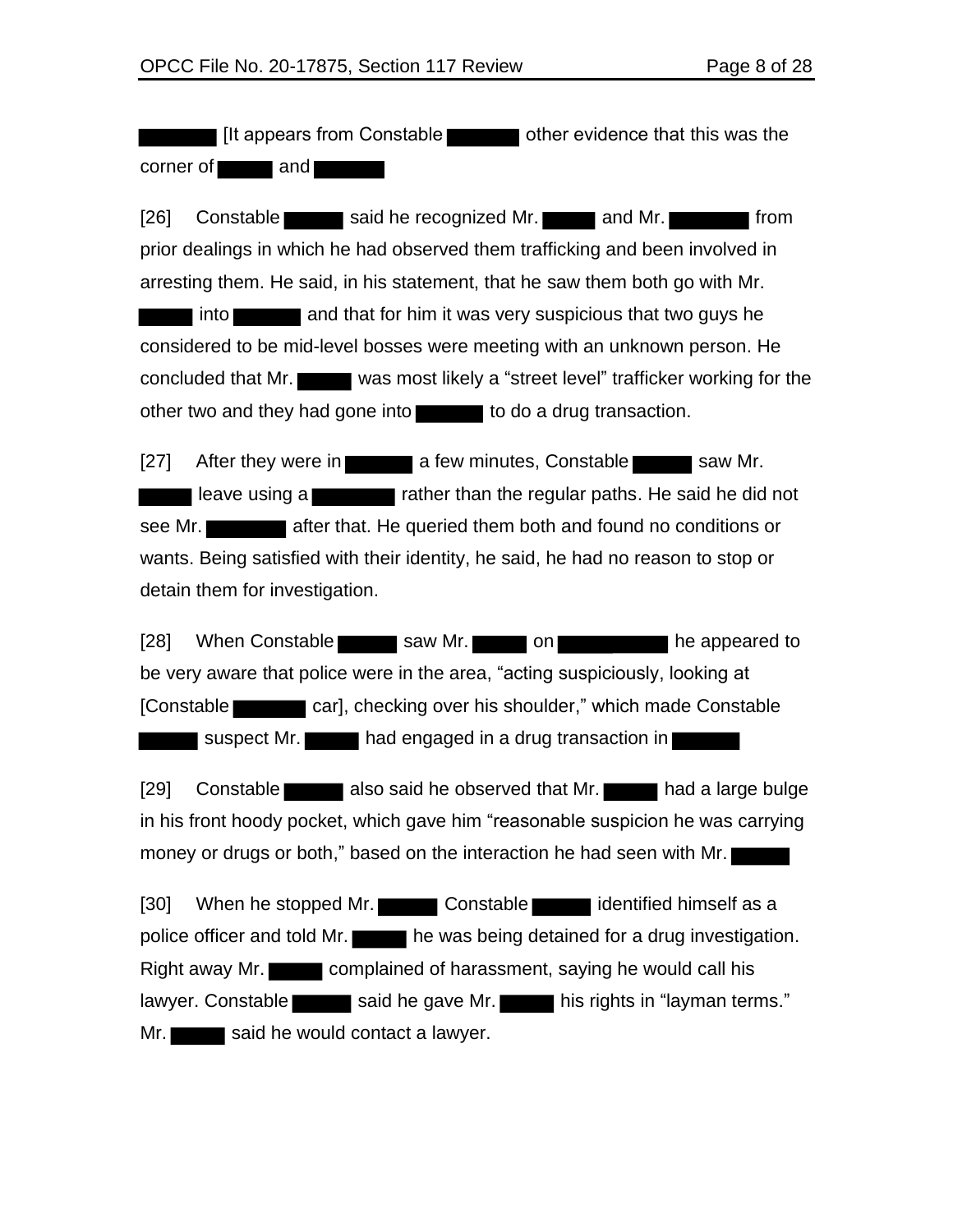[31] In his statement, Constable did not describe Mr. as confrontative or belligerent, but in his notebook he wrote "uncooperative" and "confrontational."

[32] There was nothing in Constable **notes** about a bulge in Mr. pocket.

[33] Constable placed Mr. in handcuffs, searched Mr. front hoody and conducted a pat-down search, finding no money or drugs. Constable **and added, "I did get Mr.** ID." He did a query to make sure Mr. was not wanted, released him from the handcuffs, and gave him his badge number. Mr.

[34] In questioning by Sgt. Constable said he was in uniform and driving a Dodge Charger with push bars that made it readily identifiable as a police vehicle. He heard Sergeant over the GCU channel saying there was "a big drug meet in front of the  $\blacksquare$  He recalled a description of clothing. He went to the area and saw Mr. **All and Mr. All and Mr.** Based on the clothing descriptions, he formed grounds that they were the subject individuals.

[35] Constable intended to detain Mr. when he stopped him. He gave him his *Charter* rights in layman terms. Mr. said he wanted to call a lawyer. Before he searched Mr. Constable wanted to make sure he was aware of his rights and he told him he would be given the opportunity to call a lawyer.

[36] Sergeant asked Constable how he searched Mr. Constable said the large bulge in his hoody pocket was the first area he searched. He patted that and located a package of cigarettes and a pen. He then did a pat-down of his jeans pockets, which he described as an officer safety search. The area of concern was where he could reach; the front bulge of his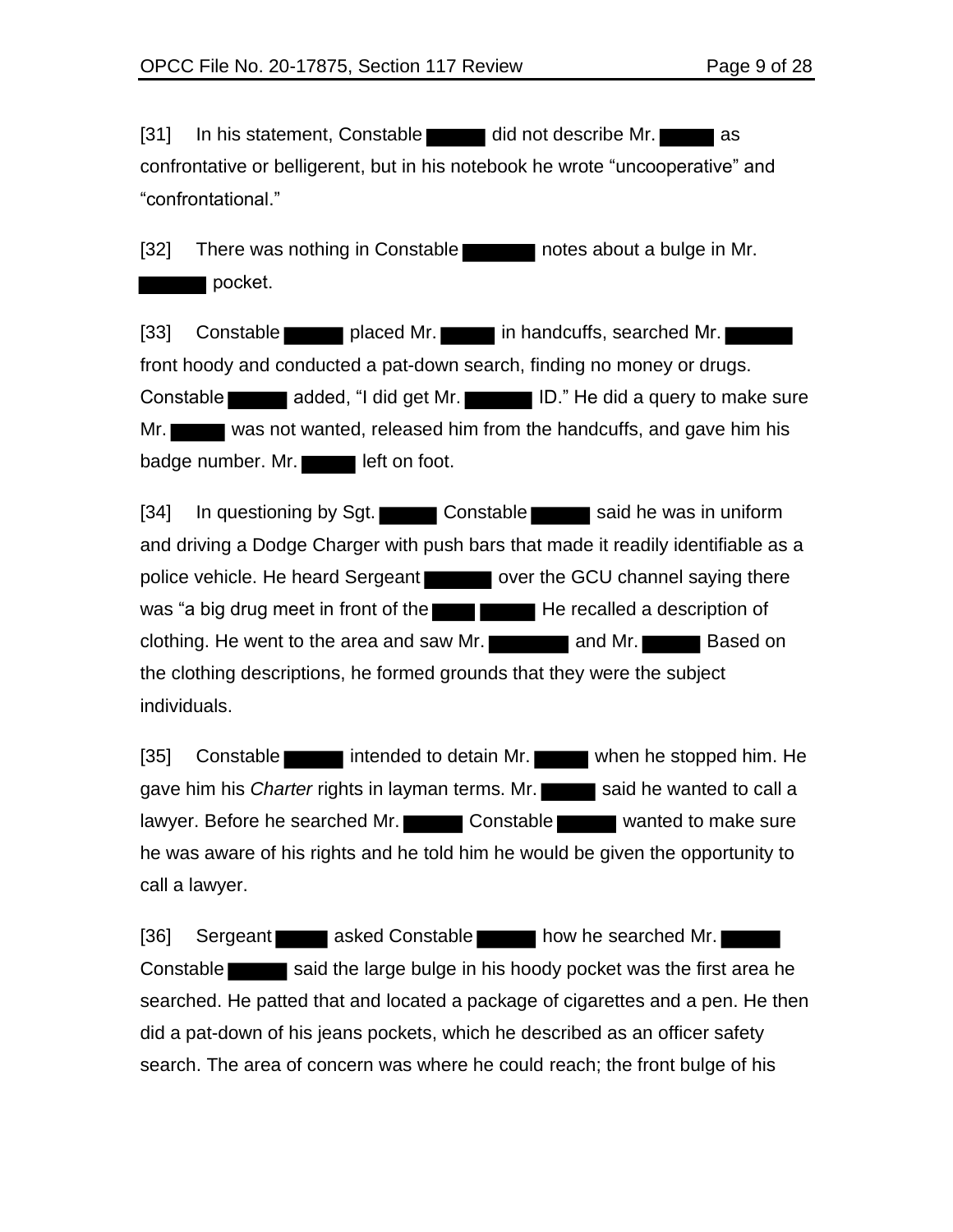hoody and his pants pockets. He did not search any further than the areas of immediate concern.

[37] Sergeant asked Constable how he located Mr. Constable hesitated in his response and said he could not remember where he found the wallet. He said he "saw" that it had some sort of ID card in it with Mr. name on it. He could not remember if it had a photo.

[38] In relation to his understanding of his lawful authority to search Mr. Constable said he believed he could do a quick search. After some hesitation, he said, "A person does not have to identify themself to me, I know that." He added that he understood the scope of the search on detention was not "super intrusive," that he could not search for evidence, and he knew he could not strip search. He could search for weapons. Sergeant said, "for officer safety," and Constable

[39] Sergeant asked Constable how long Mr. was in custody and after a pause, he estimated it was between 10 and 15 minutes. He agreed that after he obtained Mr. ID, he would have conducted a query and made some notes.

[40] In Constable narrative in the PRIME report, written after the incident, he described the incident as follows:

On May 4th, 2020 at 1820 Hours, D/Cst. the Vancouver Police Gang Crime Unit in full uniform and driving an unmarked police vehicle was advised by Sgt.  $\Box$ were several well known drug traffickers hanging out in front of the **The contract of a** 

Sqt. **parked across from the contacted GCU members to** assist with coming into the area.

| D/Cst. | drove west bound on                                   |  | $up$ to        |  |
|--------|-------------------------------------------------------|--|----------------|--|
|        | into the area and observed <b>T</b>                   |  | I a well known |  |
|        | drug trafficker leave the area and walk East bound on |  |                |  |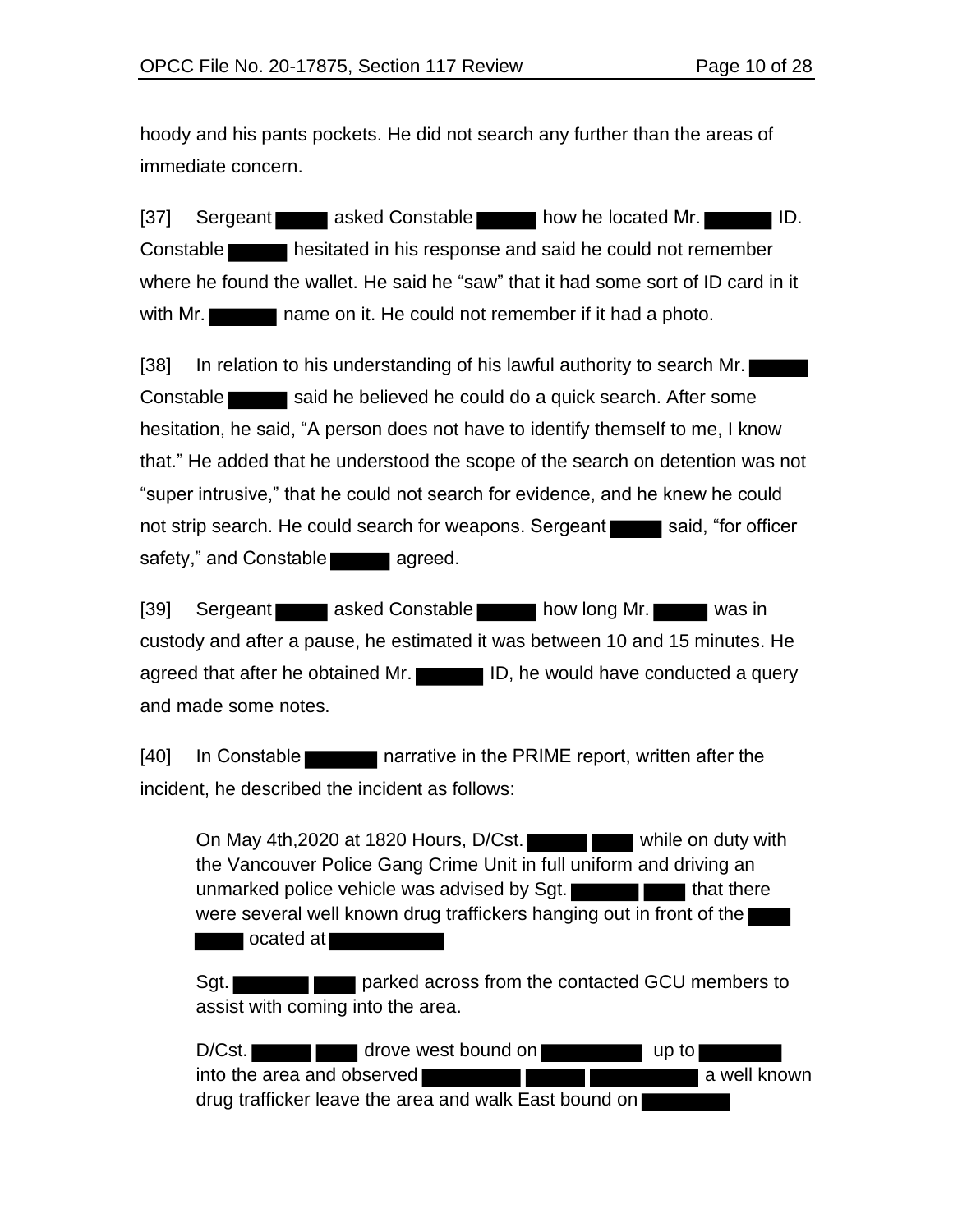| At the same time, D/Cst.<br>Said in the<br>observed<br>standing at the corner of<br>company of<br>and                                                                                                                                                                                                                                   |
|-----------------------------------------------------------------------------------------------------------------------------------------------------------------------------------------------------------------------------------------------------------------------------------------------------------------------------------------|
| was wearing a black and white winter jacket with the hood up<br>despite the fact that the weather was warm.                                                                                                                                                                                                                             |
| is known to D/Cst.<br>known drug trafficker from the downtown eastside.<br>was unknown<br>at the time of the observations<br>to D/Cst.                                                                                                                                                                                                  |
| advised the other GCU Units that he had observed<br>D/Cst.<br>go into<br>D/Cst.<br>and<br>from  <br>is aware that<br>is an area where drug<br>traffickers will do meet ups for large quantity drug "drops" or money drops<br>due to is proximity to the downtown eastside and that it is not patrolled by<br>police on a regular basis. |
| D/Cst.<br>could no longer see<br>in<br>or                                                                                                                                                                                                                                                                                               |
| After approx. 5 minutes, D/Cst.<br>observed as<br>exited<br>Ι<br>onto and was walking down one of<br>to<br>get to the side walk.                                                                                                                                                                                                        |
| D/Cst.<br>drove North on Columbia St. and observed as<br>was walking Eastbound on the Northside of                                                                                                                                                                                                                                      |
| looked over D/Cst.<br>and put his head down and<br>began to avoid eye contact. D/Cst.<br>believed that<br>was attempting to avoid eye contact and did not want to interact with<br>police.                                                                                                                                              |
| D/Cst.<br>observed as<br>had a large bulge in his front<br>hoody pocket and advised Sgt.<br>that he was going to stop<br>for a drug investigation. D/Cst.<br>had reasonable<br>could be carrying drugs/money based on his<br>suspicion that<br>interaction with                                                                         |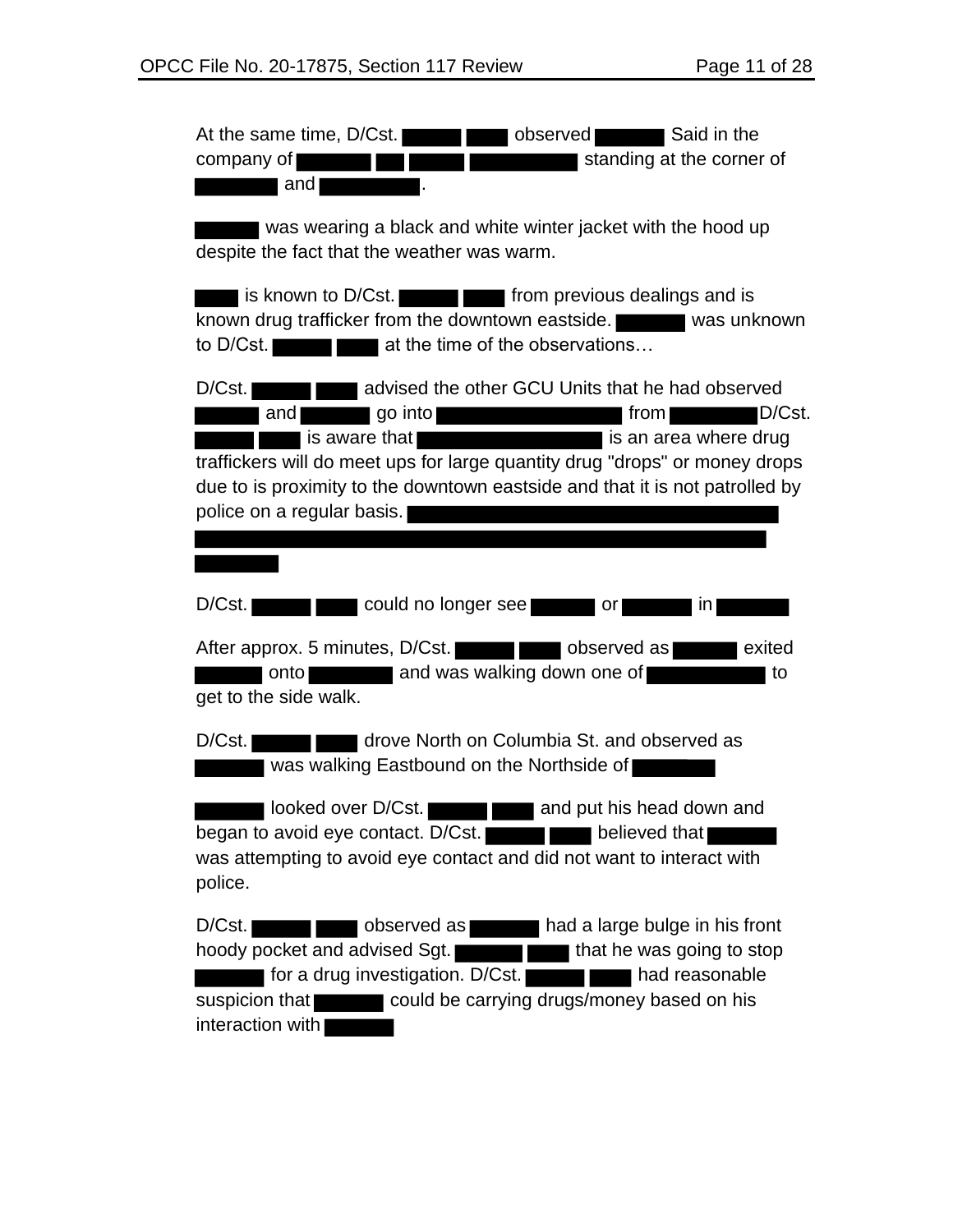D/Cst. **pulled up to and identified himself as** Vancouver Police and advised he was being detained for a drug investigation.

 was immediately confrontational and said it was harrassment and was going to call a lawyer. D/Cst. **and a summand advised and response of his right** and laymen terms. **All and support and agreed that he would tell his lawyer he was** being harrased and said he had no drugs on his person.

D/Cst. **ID and conducted a query of** D/Cst. and observed he had no current charges but has been identified as an associate of **and in the past.** 

was released at the scene after a patdown search revealed the bulge in his front pocket was cigarettes and a pen.

requested our badge numbers which were provided.

[As written.]

[41] In a follow-up email after the interview, Sergeant asked Constable I to articulate his grounds for applying handcuffs to Mr.

I applied handcuffs to Mr. because of officer safety reasons. Mr. was confrontational from the initial contact, and due to his behavior I believe that for my safety and his safety that he should be placed in handcuffs during the investigation."



[42] Mr. **complaint submitted to the OPCC website reads as follows:** 

. I got pull over by officer  $#$  at and  $\blacksquare$  and  $\blacksquare$  and  $\blacksquare$  he handcuff me and ask me for my name and i told him my name is  $\blacksquare$  he then ask for my last name and i didnt want to give it to him so he unlawfullh search me while searching he and his partner ( while recording me) accuse me of being a drug dealer and then he told me to get out of here ( after he realise there was no drugs on me or any criminal history. They didnt listen to me but just unlawfully handcuff me. [As written.]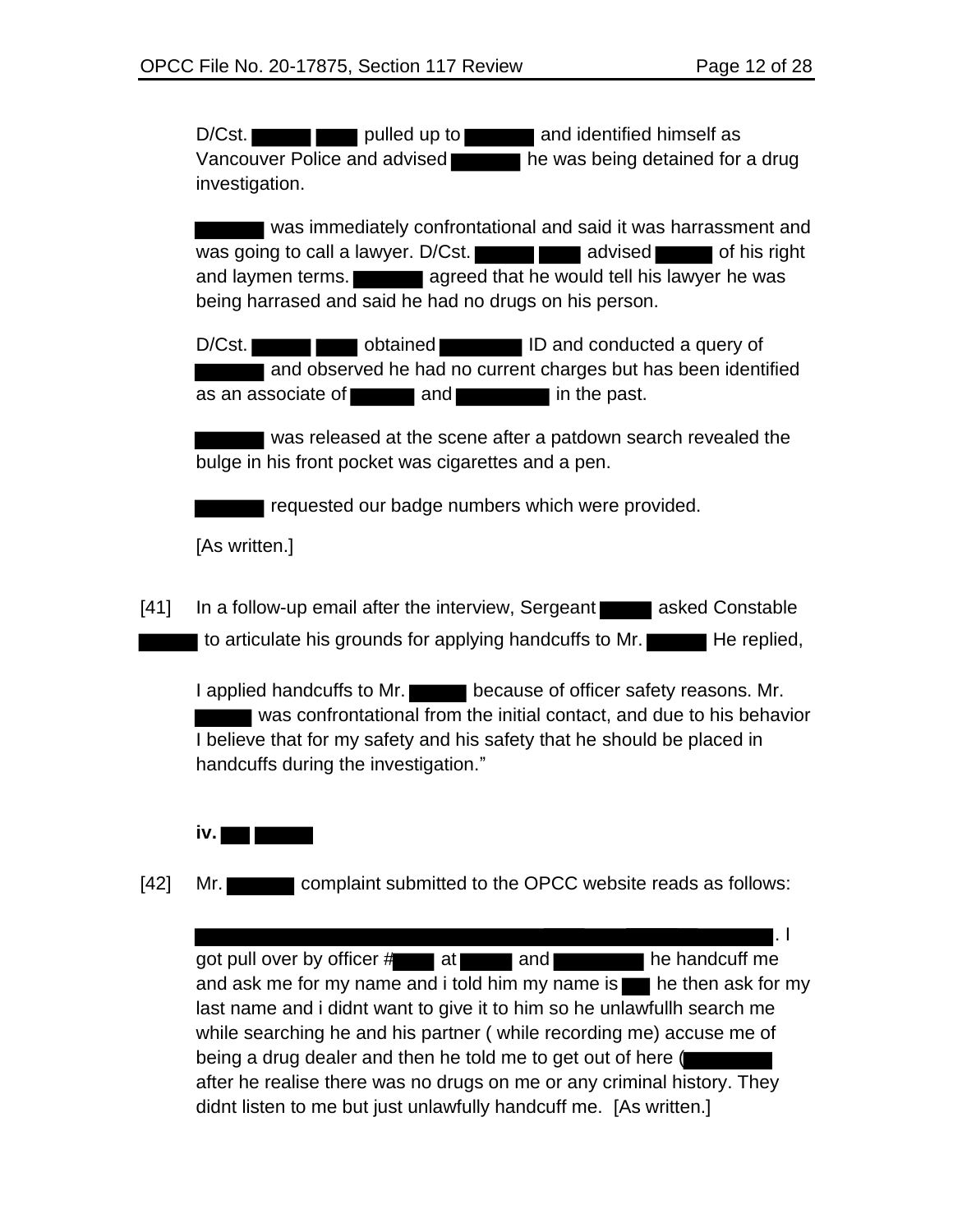[43] Sergeant interviewed Mr. on November 20, 2020. Mr. said that he went downtown to talk to his friend **because he was** looking for a job. He has been hanging out downtown since 1992 and knows a lot of people there. whom he had known sinc , said he would give him a job at his store. He went for a walk, saw people he knew; and he was socializing. He knew **through his uncle, who worked at** in **Example 2**. On the incident date he bumped into **the same interval and solution**, and they hung around for an hour or an hour and a half. He noticed that he was being observed by three police cars, an SUV and two black cars.

[44] Mr. decided to go home, and he shook hand. As he was leaving, while still walking with he saw Constable driving slowly behind him. He and Constable looked at each other. Constable turned right onto **near** near and Mr. Saw that he was watching him from the rear view mirror. Mr. **turned toward** Constable then came up behind him, parked, and watched him.

[45] Mr. was going to go straight on but he saw the one car [presumably Constable | parked with lights on and then another police car, an SUV. He turned to avoid them, because he did not want conflict, and had done nothing wrong. They saw he was trying to avoid them and sped at him.

[46] The SUV came quickly and drove over the sidewalk, blocking him. He stopped and pulled his hands out of his pocket. The officer, presumably Sergeant came out toward him, "like he was in the movies". Mr. he blocked him and what did he do wrong. Then Constable pulled his car onto the sidewalk and blocked him. He got out and came toward him.

[47] Mr. He asked what was going on. Sergeant pulled out his camera and asked what his name was. He gave them his first name and said he did not need to tell them his last name. Sergeant was smiling with the camera.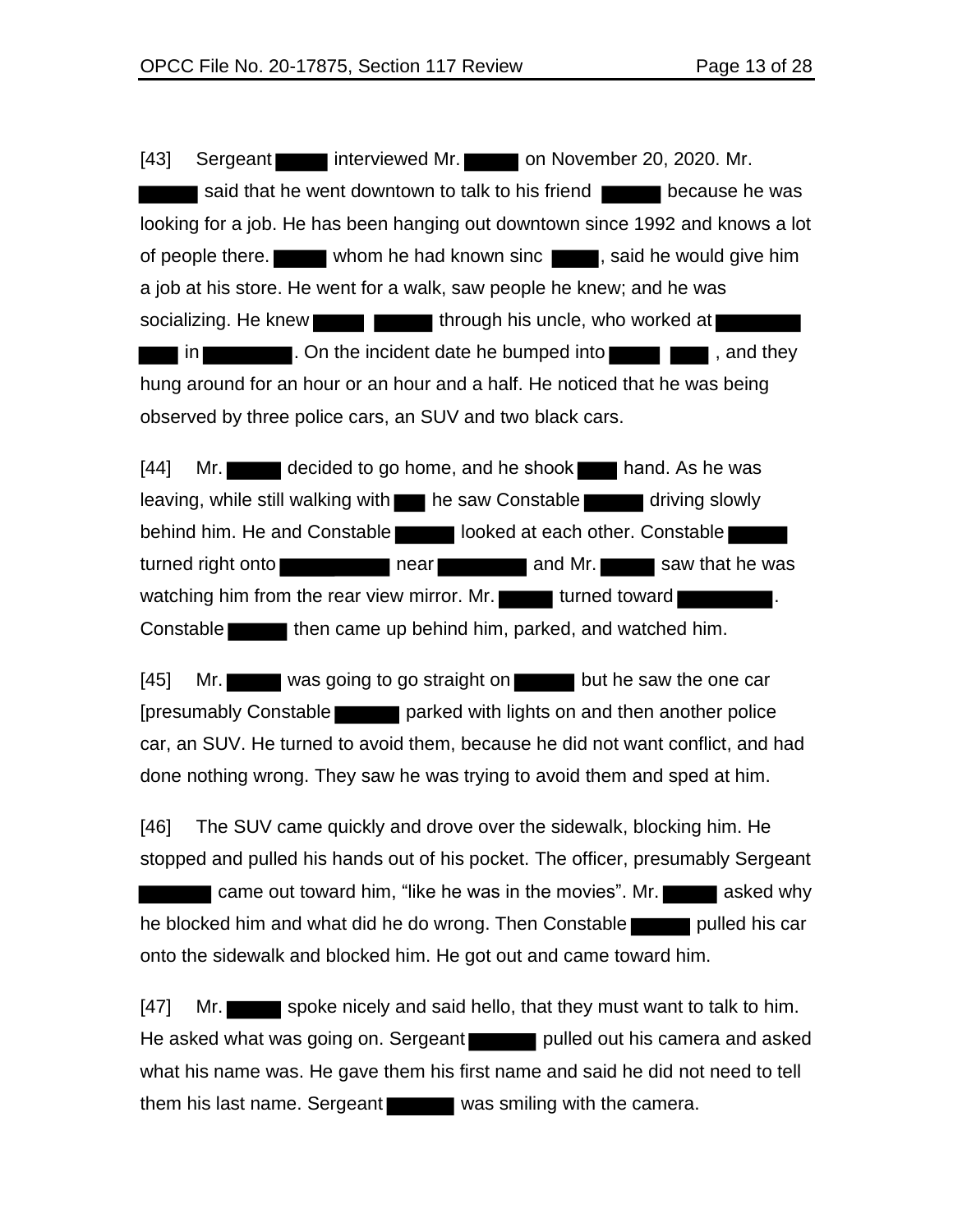[48] Constable told Mr. he was under arrest, but Mr. did not understand what he said. Mr. put his hands forward and Constable said, "no, put them behind your back." He believed that Sergeant was taking a video. Constable handcuffed him behind his back. Mr. asked the officers to take him to the police station instead doing this in public. They started searching him. No one was wearing masks. A officer [presumably Sergeant came up in an SUV, and observed.

[49] When Constable started to search him, Mr. said he did not consent to a search. He said he would give his name, but he did not consent to Constable **that i** taking his ID. He asked to be taken to jail, and to speak to their sergeant, but Constable said, "No, I am in charge." Constable searched him and took out everything. He took out Mr. into his backpack.

[50] Sergeant was smiling and asking him where he worked and what he was doing here, and how he knew Mr. Not told him they worked together. Sergeant asked what he was doing here, and Mr. "I don't need to talk to you anymore." He told them it was wrong that they handcuffed and searched him, and humiliated him in public, and also approached him without a mask.

[51] Constable pulled out Mr. identification and went to his car with it. Mr. told Sergeant he came here to look for a job. Sergeant was smiling as if he knew he was doing something wrong. Mr. kept telling them it was wrong. They were the gang squad, but he was not a gang member or a drug dealer. He told them they were both behaving badly, and they should know how to treat citizens. The female officer continued to watch.

[52] Constable came back from the car and took off Mr. He told him he knew he was not a drug dealer. Mr. **All asked Constable** to put him in the car, not keep him handcuffed in the street. Constable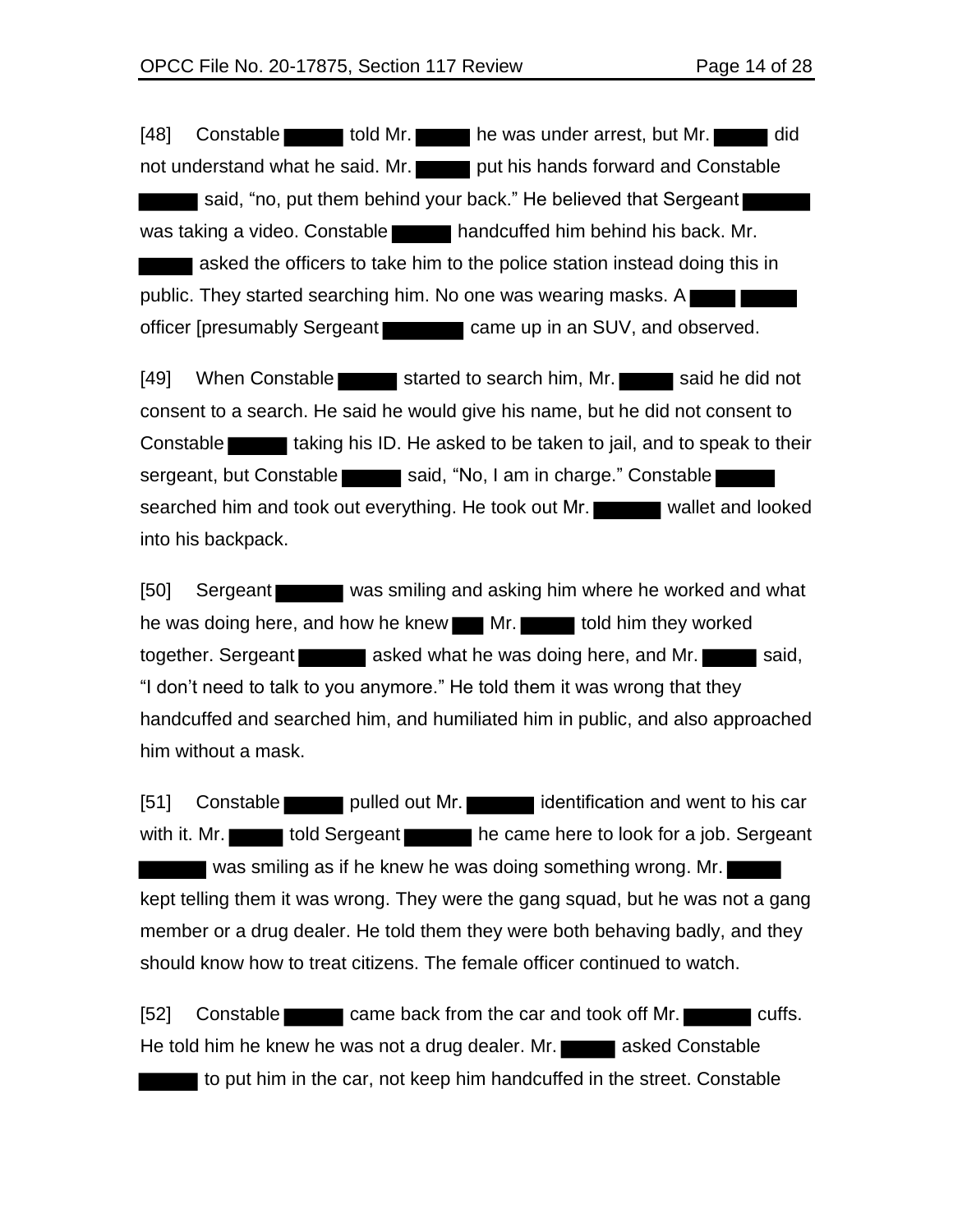I told him to shut up and kept him handcuffed. He gave him a lecture and said, "I am doing my job." Mr. asked what he did wrong, and Constable I told him if he hung out with **the was going to get handcuffed.** 

[53] Mr. said, "Keep recording me, you are committing a crime, share it with your superiors." Sergeant stopped smiling and put his phone back into his pocket. Mr. **thought it looked like he was trying to delete the video.** 

[54] He asked Constable **Fall of the times to take off the handcuffs but** Constable said he still wanted to talk to him. Mr. told him he was breaking the law, he did nothing wrong. They didn't find anything in his pocket; he had only his cigarettes, a mask and a napkin in it.

[55] Constable then told Mr. he was free to leave, that he could pick up his stuff. While he was doing that, he said, the police were saying things. He saw that the female officer was still there, watching. Mr. backward toward the  $\blacksquare$ , and they were yelling at him, calling his name and saying, "you are going the wrong way," asking him why he would go back to Hastings, and telling him to stay away from the drug dealers.

[56] Mr. mad and swore at the officers, saying, "You know you are wrong, calling my name, telling me I am going the wrong way." He doesn't give his name out to anyone. He crossed the street toward where the woman officer was. He left while the officers were still talking.

[57] When Mr. got home, his wrists were marked and uncomfortable, and he made his complaint.

[58] In questioning by Sergeant Mr. Said he knew Constable vehicle was a police car because of the push bar in the front. He knew the downtown east side well and had worked there all his life. He was aware that drugs were sold there but they were also sold in Surrey.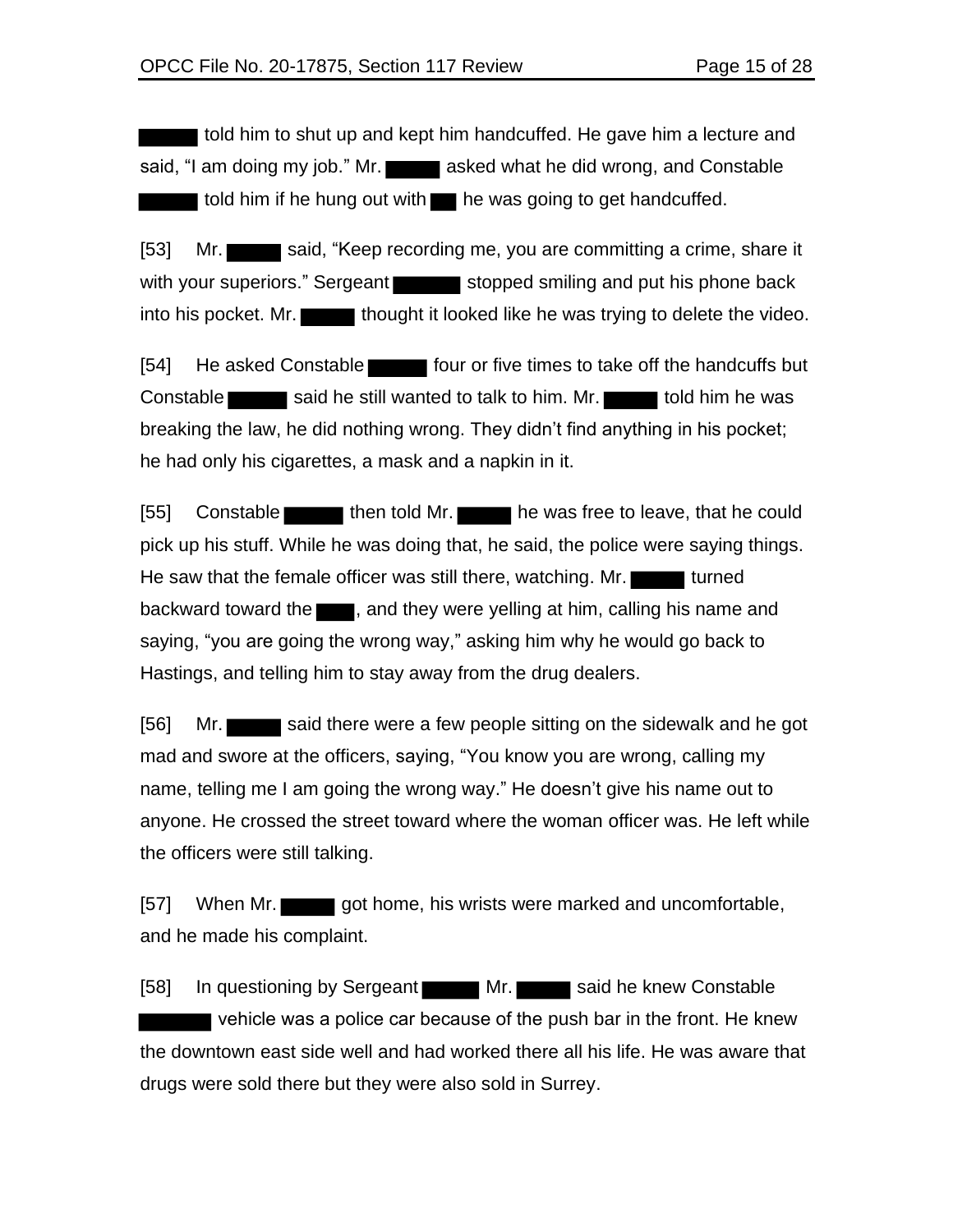[59] Mr. knew that last name was and that the police knew him. He did not believe he sold drugs and had never seen or heard of him doing so. On the incident date he had met with  $Mr.$  and a few other friends, to socialize. He only ever met them downtown and did not know where they lived. Mr. was aware that Mr. **and Mr.** and Mr. were from

[60] Mr. did not know the name of He did not hang around there. He had gone into  $\Box$  on the incident date because he was going to go on the SkyTrain. He walked there with  $\Box$  but they separated halfway into **because Mr.** decided to take the bus instead. He was in **a maximum** of three minutes, standing and talking. They did not stand close as had a so they were keeping distance. They shook hands, and he went to catch the bus.

 $[61]$  When the police stopped him, they asked his name, he said and they asked his full name and date of birth. He did not want to tell them and asked why they had stopped him. They said he was hanging around with  $\blacksquare$  He asked if there was any other reason, and they said no. When he put his hands in front, Constable said no, put them around your back. Mr. had been told he could call a lawyer or that he asked to do so. He only asked them to call their supervisor.

[62] Mr. told Sergeant to go ahead and record, he would report it to the Commissioner. He said he knew his rights and that walking on the sidewalk was not a crime. He asked to be released from his handcuffs but Constable wanted to give him a lecture first.

[63] Mr. started talking about a prior police complaint he had made. He believed that the officers knew he had a shoulder injury from the prior complaint and that Constable handcuffed him behind his back on purpose to hurt him. He believed they were following him and knew who he was, and that they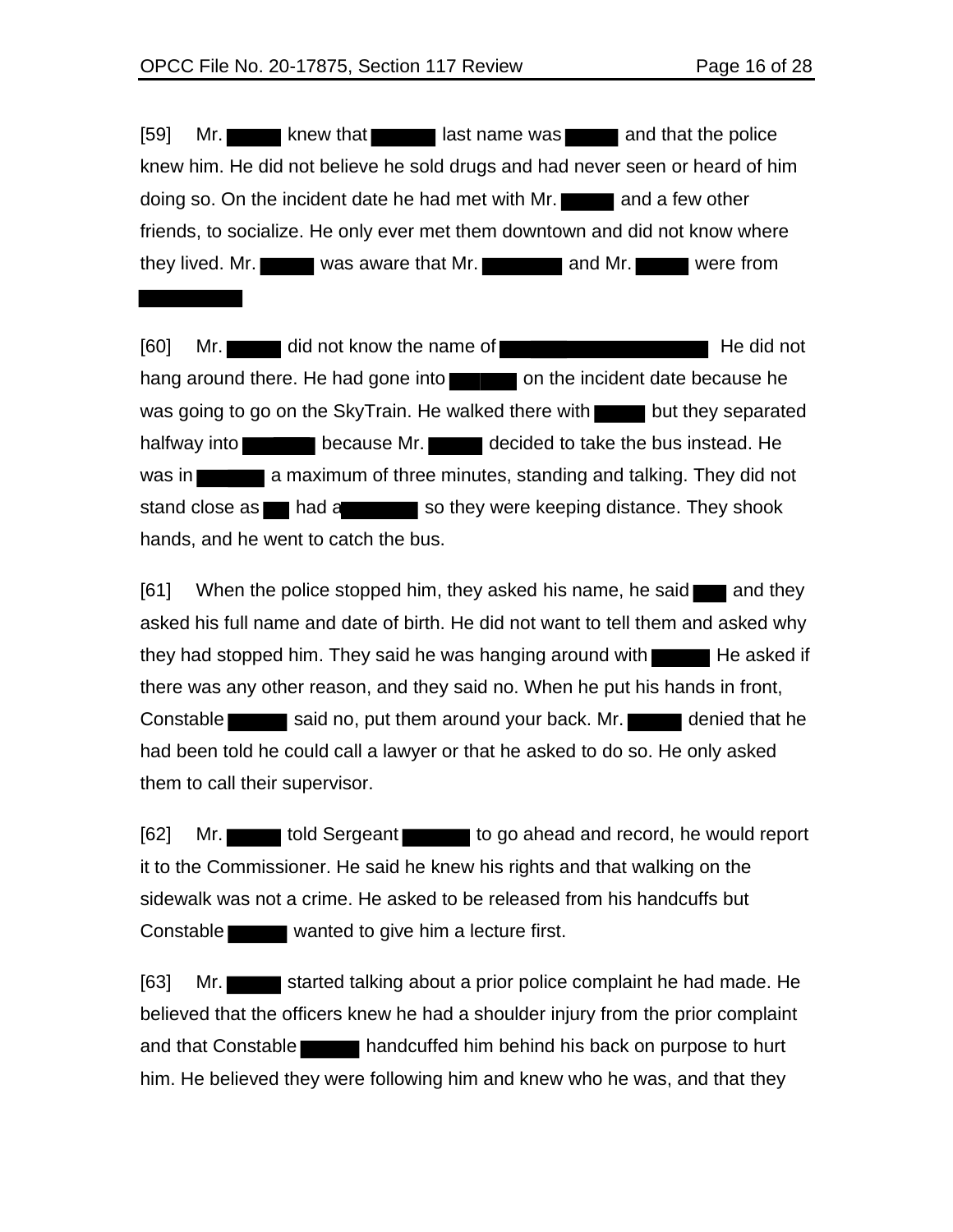had seen the report on their computer. He expressed mistrust of the Vancouver Police, as he has seen them doing things over the years. He provided examples of officers doing lines of cocaine, spying through peepholes in café walls, and fabricating charges. He said that is why he doesn't like to give the police his name, because they will view him as a criminal.

[64] Mr. to buy them, nor held them for anyone. He believed Constable him as a drug dealer because they had a file on him for hanging around the downtown east side.

[65] Mr. spent a considerable time during the interview telling stories about "dirty cops". He believed that these kinds of police made law-abiding people turn to crime and targeted them based on race. He often confronted them for abusing people and in some cases he believed the officers had been transferred out of the downtown east side because he had confronted them. He believed that the police were not happy with him, and that every time they saw him, they got excited, but he was just a citizen doing his part to keep the system clean.

[66] Mr. believed that as a fellow Constable should have refrained from abusing him. He expressed the opinion that Constable was a liability to the department. He believed that Sergeant played an equal role, but when he made his complaint, he did not include his badge number because he forgot it. He would like Constable to be suspended because he was showing the other officer how to abuse a fellow

| [67]<br>Mr. I  | also shared with Sergeant | a lengthy personal history |
|----------------|---------------------------|----------------------------|
| which included | an                        | , almost dying from        |
| having         | , and an incident         |                            |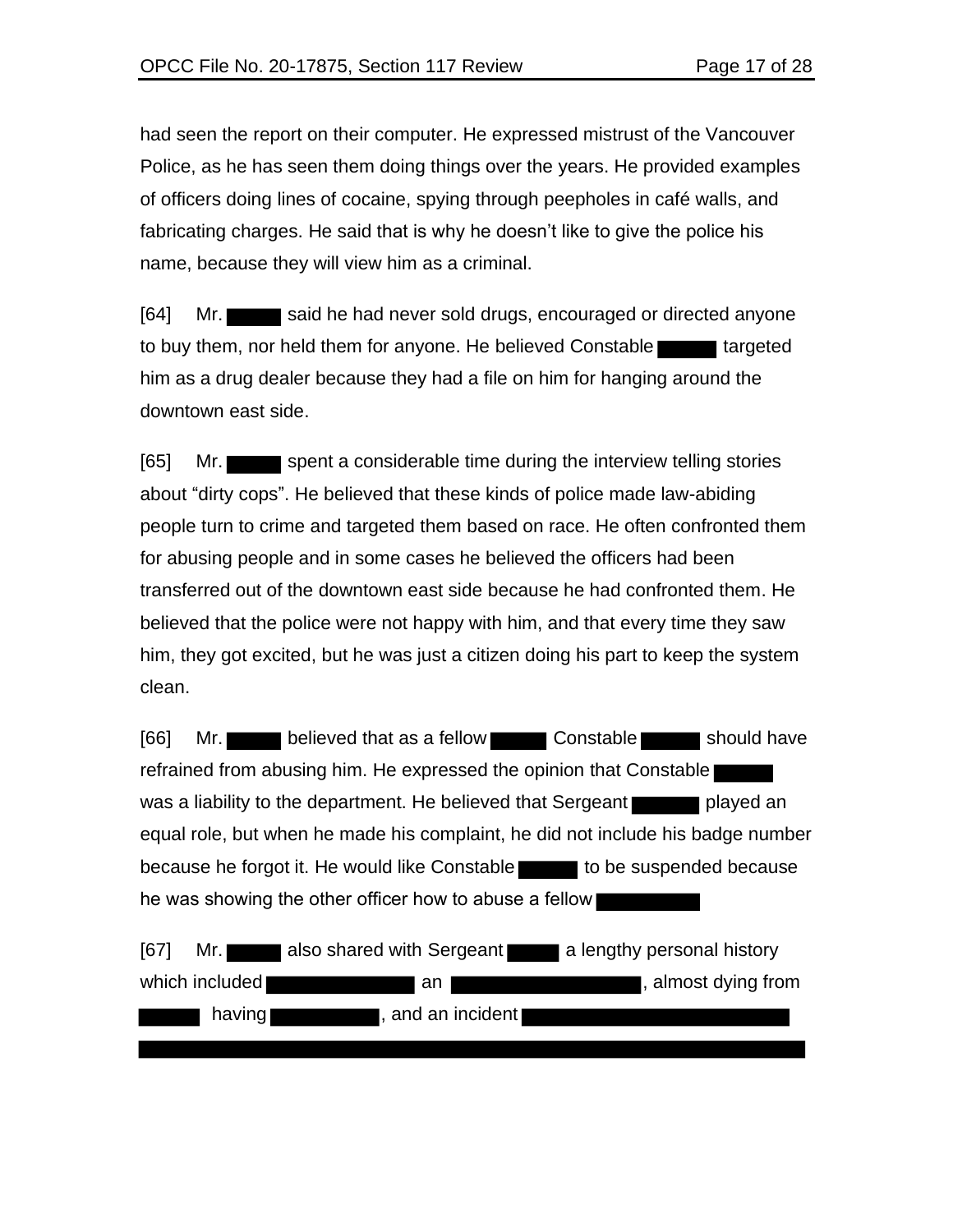. Mr. became very

emotional and Sergeant ended the interview.

## **B. Analysis**

[68] In order to be substantiated, each of these allegations requires a finding of intentional or reckless abuse of authority. The analysis entails more than simply finding a breach of the *Charter of Rights and Freedoms.*

[69] The law in BC relating to the mental element for a finding of misconduct under the Police Act comes primarily from the cases of Lowe v. Diebolt<sup>2</sup>, and *Scott v. British Columbia (The Police Complaint Commissioner)*. 3 In *Lowe*, Justice Myers found that ignorance of the law does not necessarily amount to recklessness, stating:

The question of misconduct is different from whether a *Charter* breach occurred, and also from whether evidence obtained from an illegal search should be excluded. That is clear from the definition of the charged misconduct, which requires recklessness or intent. The "intent" cannot refer to the physical act of the search, because it is virtually impossible to conduct a physical search non-intentionally. It must refer to the *mens rea*, or state of mind of the officer. Recklessness must be interpreted in the same manner. The fact that an officer is ignorant of the law related to searches does not, by itself, indicate intent or recklessness. It is more in line with negligence, or, for that matter, poor training.<sup>4</sup>

[70] In *Scott*, Justice Affleck considered the mental element for abuse of authority by oppressive conduct under Section 77(3)(a), and found that "the section should be read to apply to conduct which has a serious blameworthy element and not simply a mistake of legal authority alone."

<sup>2</sup> 2013 BCSC 1092

<sup>3</sup> 2016 BCSC 1970

<sup>4</sup> Op cit., para. 46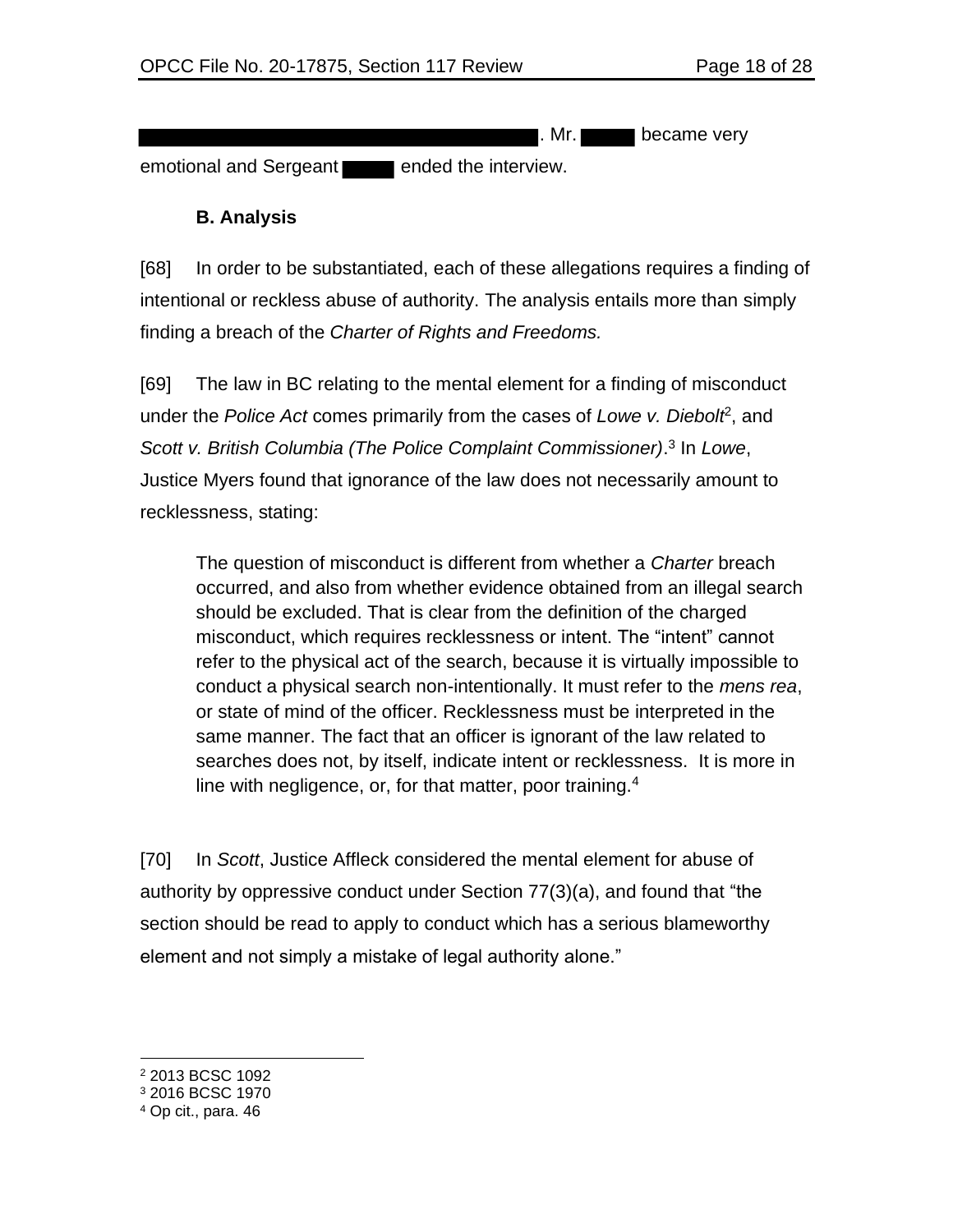[71] I take guidance from these views in considering whether the evidence in this matter appears sufficient to substantiate findings of misconduct. The analysis is first whether it appears that Constable breached the *Charter* in his interaction with Mr. or intentionally.

# **i. Detention Without Cause**

[72] Constable **articulated** grounds for detaining Mr. reasonable suspicion that he was involved in a drug transaction. This entails a consideration of whether those grounds were objectively supported, and whether Constable **held a genuine subjective belief in the sufficiency of them.** 

[73] Constable had seen Mr. go into an area where drug exchanges took place, with a known drug trafficker. Constable Mr. **attempt to avoid the police, and that he had a bulge in his front hoody** pocket.

[74] Sergeant referred to the following well-known passage from *R. v.* Mann<sup>5</sup>, which sets the standard for investigative detention:

45 … police officers may detain an individual for investigative purposes if there are reasonable grounds to suspect in all the circumstances that the individual is connected to a particular crime and that such a detention is necessary.

[75] In *Mann*, the police knew there was a crime and the issue was whether there was a sufficient nexus between that and the suspect. In this case, Constable did not see a drug transaction. It was more a case of speculation that there may have been a crime; speculation that turned out to be wrong. However, the observations that Constable says he made before

<sup>5</sup> 2004 SCC 52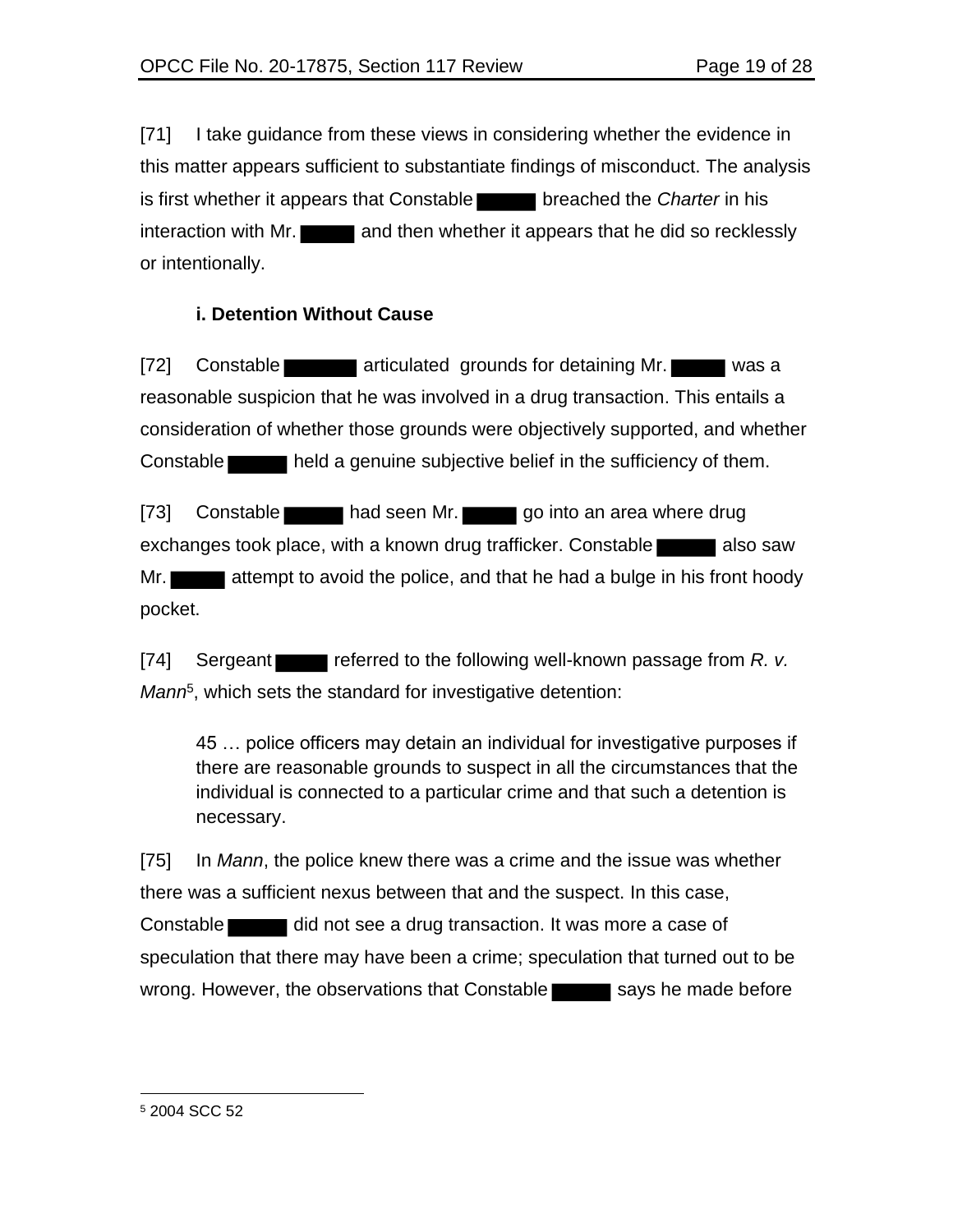he stopped Mr. probably objectively meet the threshold of *Mann* grounds for investigative detention.

[76] Unfortunately, the question to my mind is less whether these articulated observations were objectively sufficient than whether Constable genuinely relied on a subjective belief in those grounds when he stopped Mr.

For a number of reasons I am concerned that he may have stopped him for an ulterior purpose.

[77] Firstly, Sergeant said that he intended to stop Mr. **For the same intended** to stop Mr. purpose of identifying him and said that Sergeant had asked for assistance identifying people in the group. Sergeant specifically stated that he did not have enough grounds for detention. Based on Mr. statement, Sergeant was the first vehicle to block him, which itself was would have been a detention without grounds. Sergeant camera and explanation for it also suggest that the aim of the stop was to identify Mr.  $\blacksquare$ 

[78] Secondly, Sergeant reason for calling the GCU was the presence of people from outside the area in front of the believed might be persons of interest to the GCU. She did not mention " drug dealers in her statement, instead relying on out-of-place clothing, but it is clear that the message received by the GCU members was race-based. That kind of profiling would be problematic if the detention were merely based on skin colour. Although that does not appear to be the case, concern about the appearance of profiling, coupled with lack of grounds, may provide an explanation for Sergeant **leaving that detail out of her evidence.** 

[79] Whether or not this originated as a targeted focus on individuals, what concerns me in relation to Mr. stop was part of a policy of identifying unknown individuals who associate with drug dealers. The remarks Mr. **The attributes to Constable are** are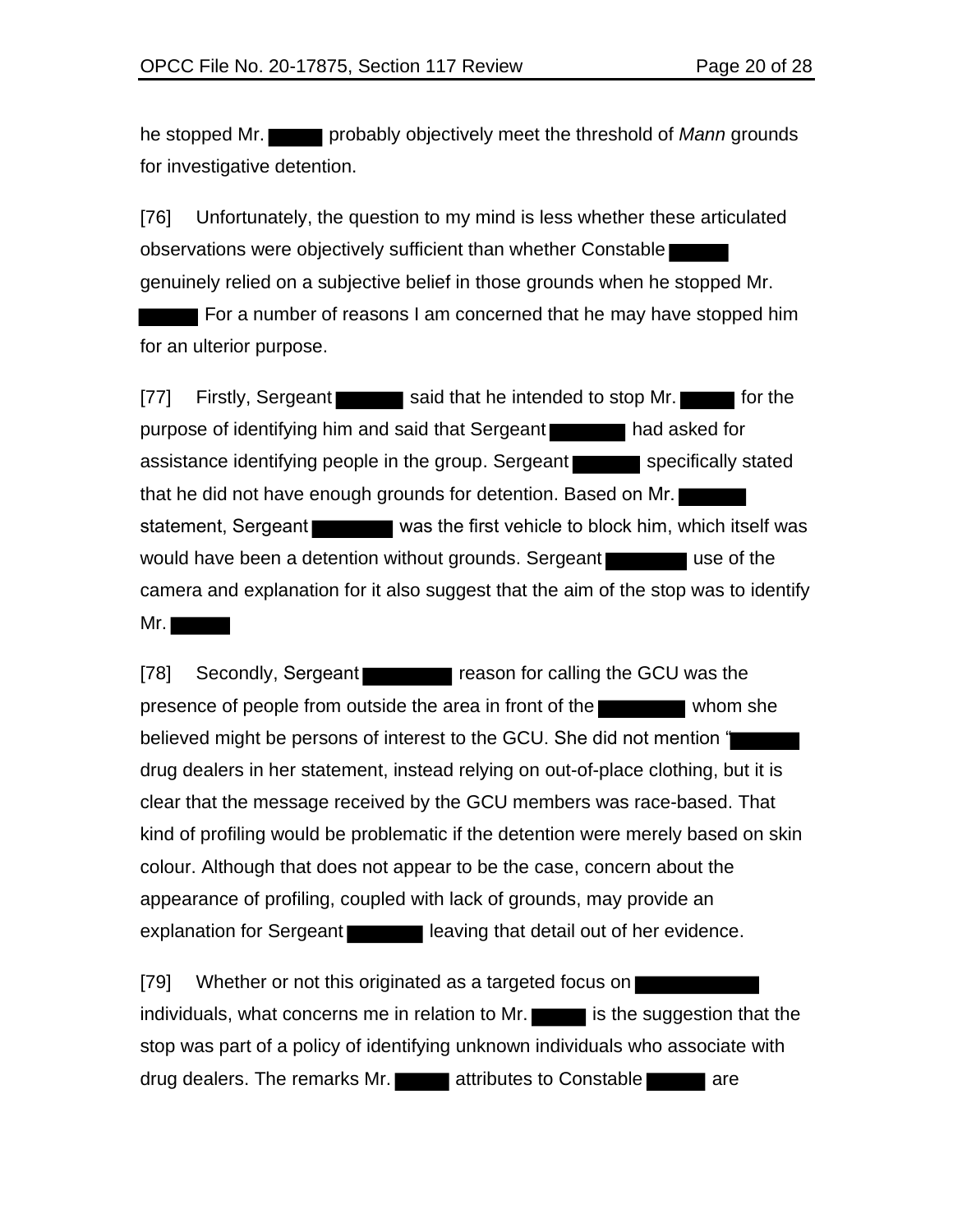consistent with that, and it appears to be further supported by Constable

characterization of the stop in the CAD entry as "Intelligence Information"<sup>6</sup> and in the PRIME entry as "Intelligence – Drugs – Completed."<sup>7</sup>

[80] I take no issue with an officer who wishes to identify a person and legitimately elevates their grounds by making sufficient observations to justify a stop. My concern is whether Constable **genuinely did that.** 

[81] The investigating officer pointed out that Constable statement, in which he said that he saw both Mr.  $\blacksquare$  and Mr. with Mr. was inconsistent with his PRIME report, where he stated that Mr. left before he saw Mr. with Mr. This at very least reflects on Constable **ability to recall a fairly crucial aspect of the events.** It may also suggest a desire to enhance his grounds retrospectively.

 $[82]$  I am concerned as well that Constable **and a**ssertion of a belief that a crime had occurred is inconsistent with his decision not to stop Mr. despite having seen him leave "suspiciously". He explained this decision by stating that he was satisfied with Mr.  $\blacksquare$  and Mr. *identification* and therefore had no reason to stop or detain them.

[83] Given their known reputations, he arguably had more reason to stop them for a purported drug deal in than he did the unknown Mr. **Again,** to my mind, this supports an inference that identification of Mr. sole objective.

[84] I am mindful of the fact that Constable cited two additional observations in support of his grounds. The first was that Mr. evasive maneuvers to try to avoid the police, which he admittedly did. Notably, however, so did Mr.

<sup>&</sup>lt;sup>6</sup> FIR, Attachment F, 20200504-RPT-CAD |

<sup>7</sup> FIR, Attachment F, 20200504-RPT-PRIME\_20-79682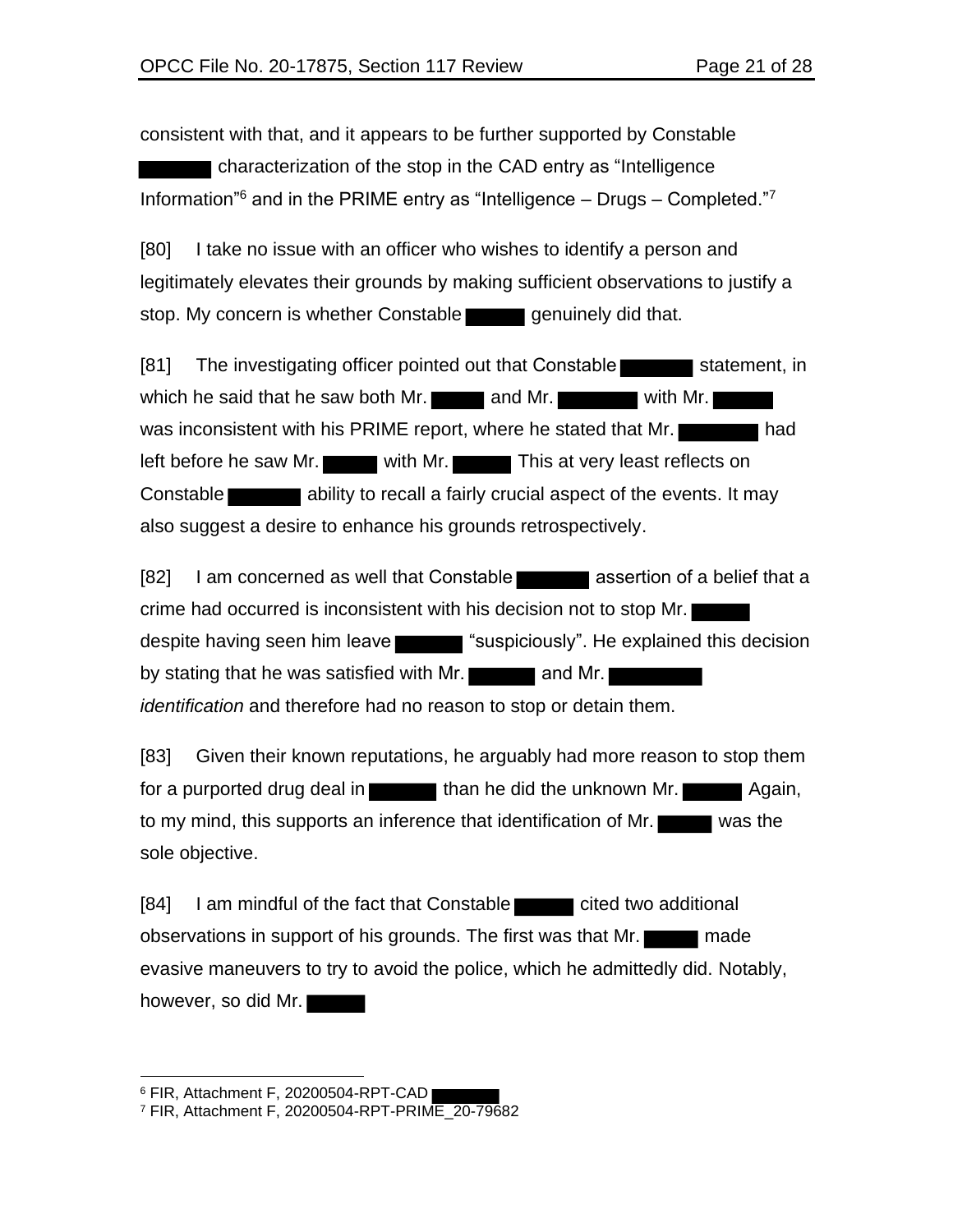[85] The second was the bulge in Mr. front pocket, where he was admittedly carrying cigarettes and some other items. My concerns in relation to this observation are that: (1) there was no mention of it in Constable notes or the CAD entry; (2) Sergeant did not make the same observation; and (3) apparently Constable did not draw it to his attention. This further supports an inference that the discovery of the items in his pocket may have been used to retroactively justify the stop, when it became apparent that Mr. was going to complain.

[86] There are unfortunately enough discrepancies in Constable evidence to potentially substantiate a finding at this stage that the stop was made intentionally without grounds for the ulterior purpose of identifying Mr. This inference is additionally supported by the manner of the search, as discussed below in Part iii.

### **ii. Unnecessary Force**

[87] This allegation relates to whether the use of handcuffs by Constable supports a finding that he intentionally or recklessly abused his authority by applying unnecessary force.

[88] If the detention was intentionally made without cause, there would clearly be no authority to apply handcuffs. I will consider here whether the use of handcuffs was justifiable if the detention were found to be justifiable.

[89] Sergeant included in his report the departmental policy relating to the use of handcuffs:

VPD policy 1.2.3 "Use of Force – Restraint Devices" states (in part): The safety of the prisoner and the safety of the officer are two lawful reasons why restraint devices (e.g. handcuffs) may be applied; however, an officer must articulate in each circumstance the reasons why they applied a particular restraint device(s) to the prisoner.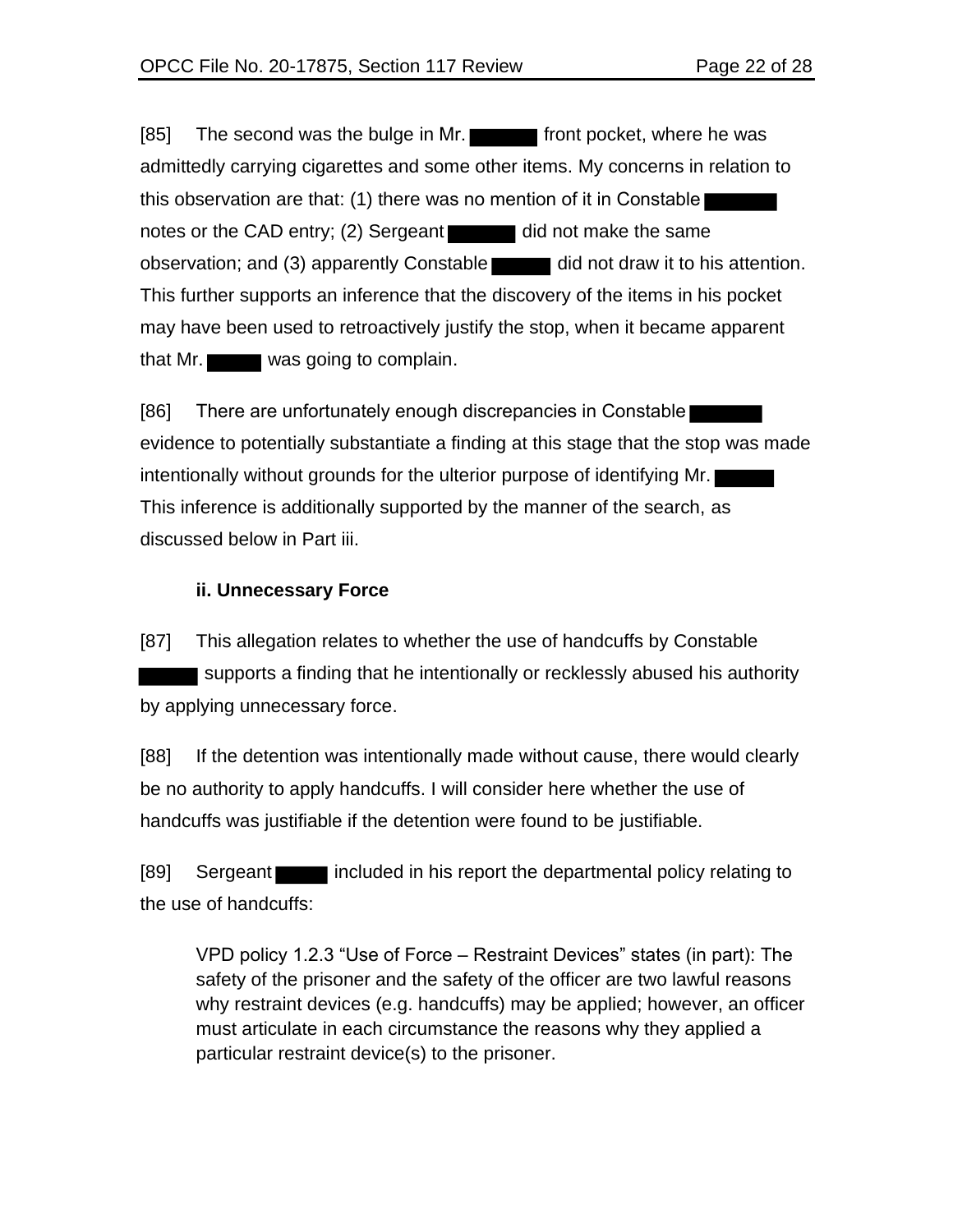[90] It is clear that whatever might be said about the stop, Constable was aware his authority was limited to what he could do in a lawful investigative detention. He asserted that the handcuffs were applied for officer safety, and that is also what Sergeant **believed**.

[91] Departmental policy does not draw a stark line that permits handcuffing for arrest but not for investigative detention. The decision to handcuff is left to the officer who is making the decisions, and rightly so. It must be permissible that, in the event that a detention raises sufficient concerns about officer safety, a subject may be restrained.

[92] The departmental policy accords with case law regarding the use of handcuffs in investigative detention. In *Akintoye v White*, <sup>8</sup> a civil suit against two police officers for excessive force, Justice Fleming held that there was no hard rule against the use of handcuffs in an investigative detention. As with any use of force, the issue is whether it was reasonably necessary. Justice Fleming held that the officers were required to have reasonable grounds to believe officer or public safety is at risk.

[93] Turning to the events at hand, Constable pulled his vehicle in front of Mr. got out, and told him he was being detained for a drug trafficking offence. The evidence supports a conclusion that Sergeant had already blocked Mr.  $\Box$  on the other side.

[94] It also appears that Mr. **Failum** fairly immediately challenged the officers' authority by being confrontative and questioning the justification for his detention. However, based on the various descriptions, Mr. have fallen short of aggression, either verbal or physical, as characterized by Sergeant Constable did not describe Mr. as aggressive. He wrote "confrontational" and "uncooperative" in his notes, but in his statement

<sup>8</sup> 2017 BCSC 1094 (CanLII),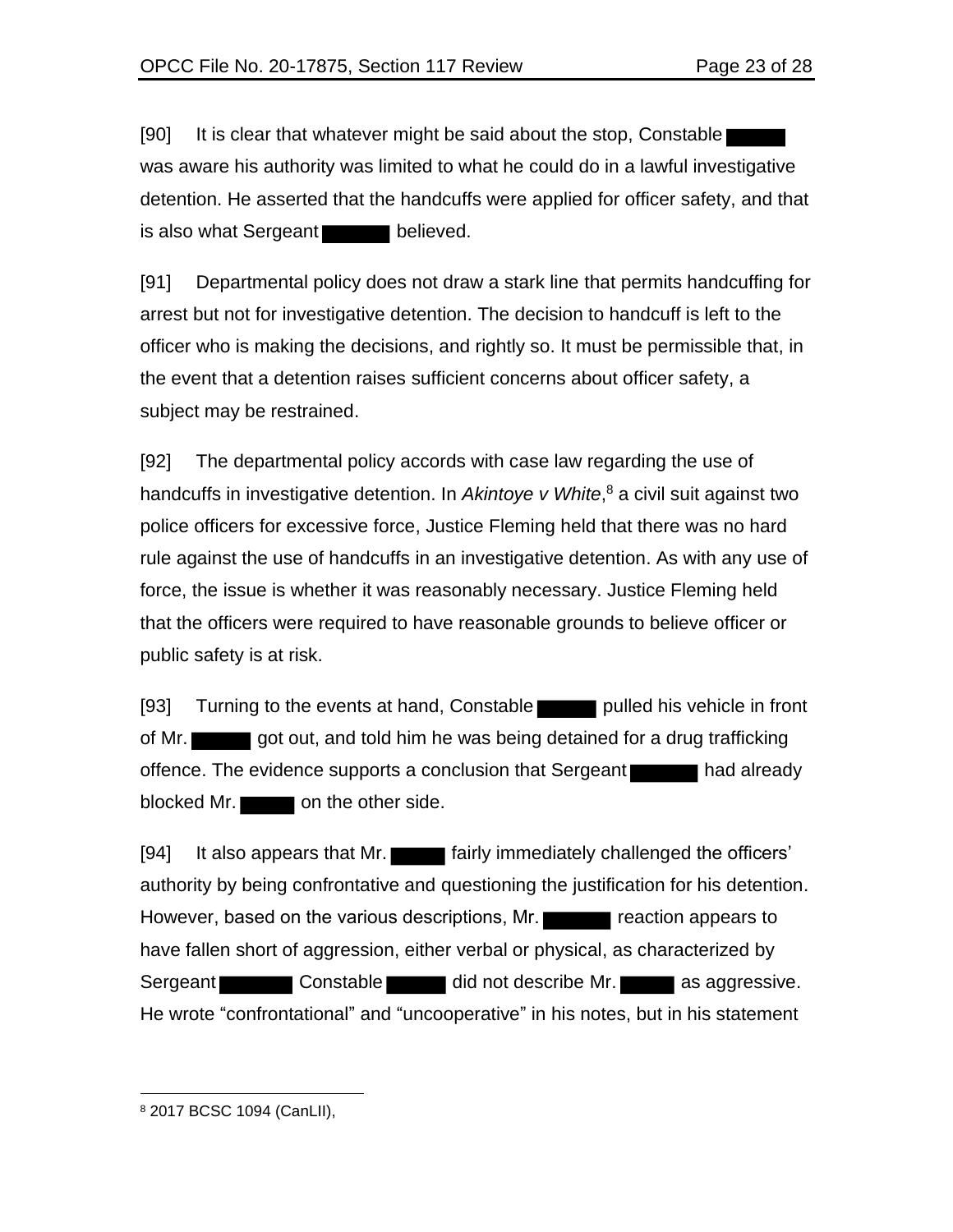to Sergeant he mentioned only that Mr. **Example 3** asserted his intention to call a lawyer.

[95] If Mr. did ask to call a lawyer, it may have implications for the search, but it must be noted that Mr. denies that. Sergeant not recall Mr. saying anything about a lawyer, but he also did not recall Constable giving Mr. his rights.

[96] Notably, however, Mr. also said that he offered his hands for handcuffing. In addition, it appears that Mr. was handcuffed very soon after being detained. The investigator found that the handcuffs were applied and Mr. ID was run on the computer within a minute of the stop, so it would appear there was very little interaction of a type that would support officer safety concerns, before the handcuffs were applied.

[97] This timing and the various descriptions of Mr. **The actions suggest** that perhaps any officer safety concerns could have been dealt with verbally. There is no suggestion that Constable gave Mr. **Figure 1** a choice between cooperating or being handcuffed.

[98] In OPCC case No. 2016-11505, that is what the officer did (although the matter escalated into significant force after that). Adjudicator Oppal observed, "While the police will often elicit cooperation from people when they ask to check identification, such cooperation is distinct from any legal duty. It is a mistake to confuse somebody's noncooperation with violation of a legal obligation."<sup>9</sup> By the same token, it may be a mistake to confuse noncooperation with a threat to safety.

[99] If Constable in fact believed he had grounds to investigate Mr. he could have asked him if he would submit to a frisk search without being handcuffed. Given his innocence and the offer of his hands, Mr.

<sup>9</sup> In the Matter of OPCC File No. 2016-11505), unreported, Page 11.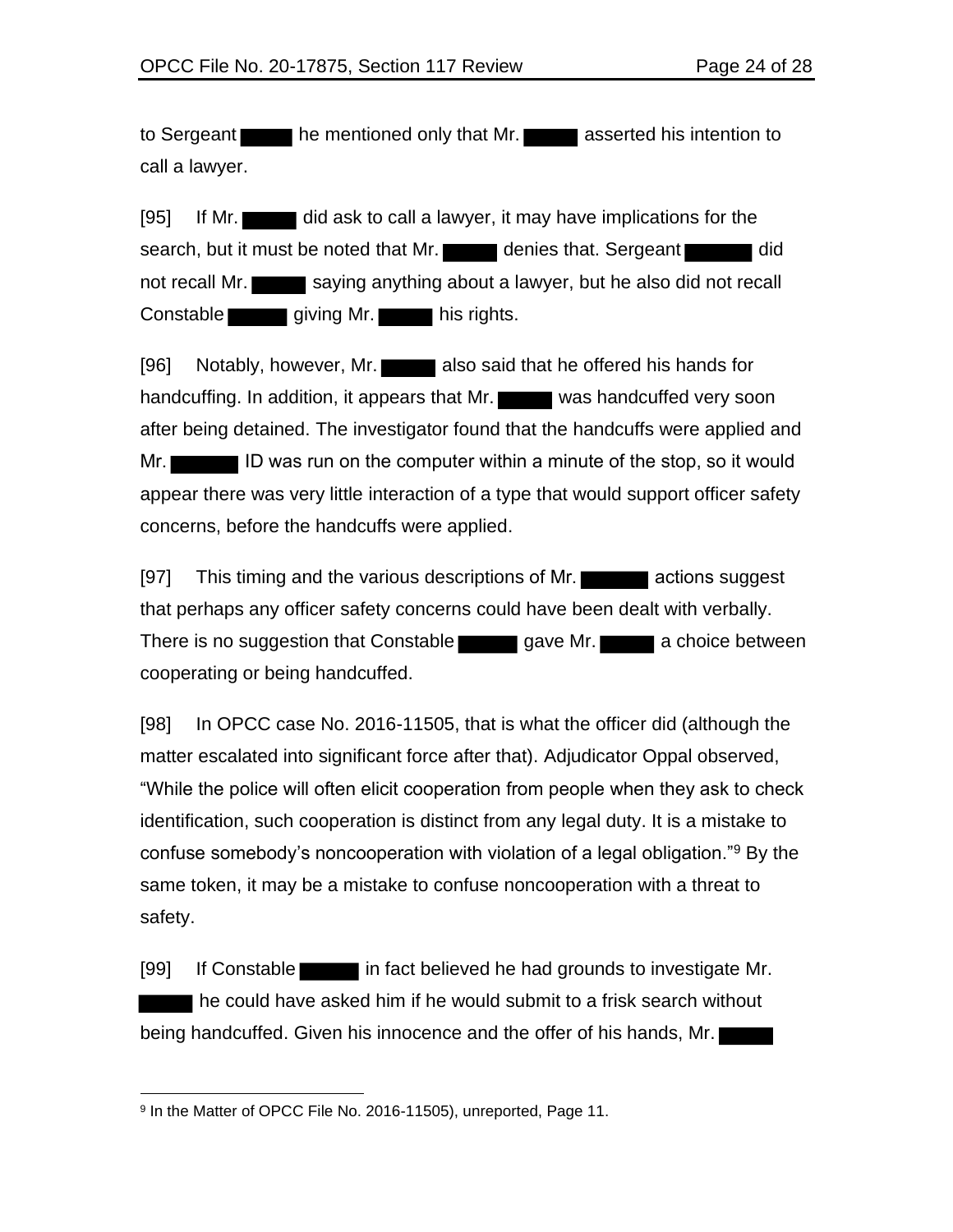may have chosen to cooperate. The evidence does not suggest that any verbal exchange of this kind occurred before the handcuffs were applied.

[100] Like the articulated basis for his detention, the evidence appears to substantiate a finding that Mr. retroactively justify the use of handcuffs. I note as well that based on Mr. evidence, Constable kept him in handcuffs longer than he had to, in order to "lecture him". This is supported by the timing as found by the investigator, Constable **constable** own time estimate, and the CAD report. It is not explained, as suggested by the investigator, by the need to make notes. It must also be noted that very early in the interaction, Constable was aware that the bulge in Mr.

[101] At this stage the evidence appears sufficient to substantiate an intentional use of unnecessary force by the application and prolonged use of the handcuffs.

#### **iii. Search Without Cause**

[102] As with the use of handcuffs, a finding that the stop was intentionally made without authority would remove any justification for the search. I will consider here whether the evidence appears to substantiate a conclusion that the scope of the search intentionally or recklessly exceeded what was reasonable for a lawful investigative detention.

[103] A search incidental to investigative detention is generally confined to a pat-down for the purpose of discovering weapons and ensuring officer safety. The removal of items from Mr. **Figure 1** front pocket in my view raises no issue, if the detention was justifiable.

 $[104]$  It is clear from the photograph taken by Sergeant that Constable also looked into Mr. **pockets.** This may be somewhat outside the legitimate scope of a search for officer safety purposes, but not in my view to the point of misconduct, again, if the detention was lawful.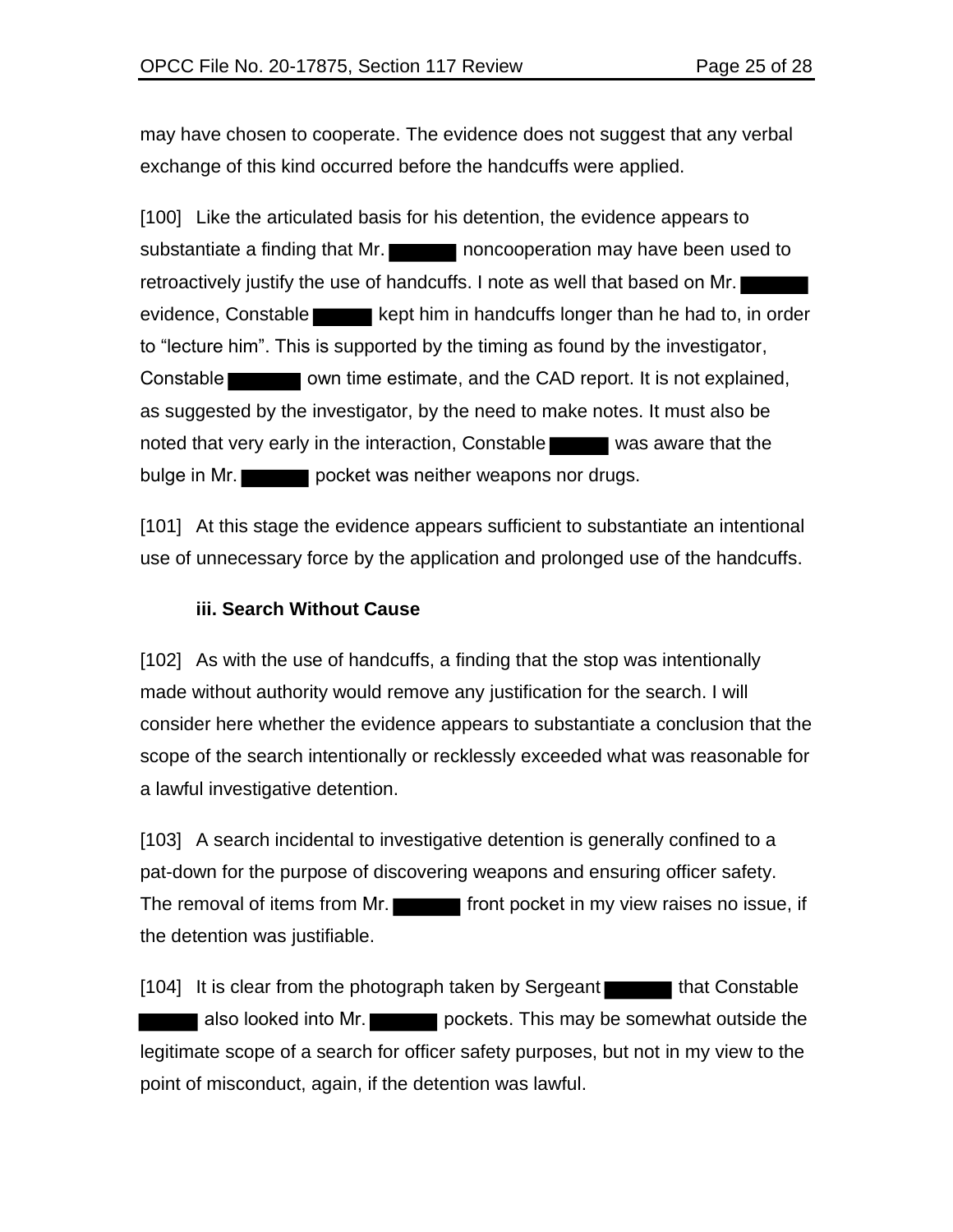[105] However, as noted by the Commissioner in the Notice, the removal of Mr. wallet and of his identification from it is problematic. Removal of the wallet from a pocket might itself not be clearly outside the scope of a search for officer safety.<sup>10</sup> However, Constable did not in fact suggest that his reason for removing the wallet was officer safety.

[106] This is not a case like R. v. Crocker<sup>11</sup>, referred to by the discipline authority, in which the officer expressed a genuine belief in officer safety concerns based on surrounding circumstances. The Court in that case found that the trial judge applied too high a standard in rejecting the officer's subjective belief on the basis that it was vague and based on a hunch.

[107] In this case, Constable was vague about how he came into possession of the wallet and the identification. He did not assert a subjective belief at all. In addition, removing Mr. in according to run identification from his wallet to run him [and enter him] on the computer was clearly outside the permissible scope of a search for officer safety.<sup>12</sup>

[108] This action squarely thwarted Mr. objections to providing his identity, and Constable **and admitted that he knew he could not require Mr.**  to identify himself. It is significant as well that at the time the wallet and ID were obtained, Constable knew Mr. had no drugs or weapons.

[109] Sergeant did not consider Constable admission in his analysis. He found that while Constable had breached Mr. in obtaining his wallet and removing his identification, this was "an error in judgement, or at worst carelessness," and there was "no meaningful level of moral culpability." I do not have the discipline authority's reasons before me; however it appears he must have accepted that characterization.

<sup>10</sup> See R. v Bassi, 2019 BCSC 1224

<sup>11</sup> R. v. Crocker, 2009 BCSC 38

<sup>12</sup> R. v. Bassi, op cit, paragraphs 81 & 82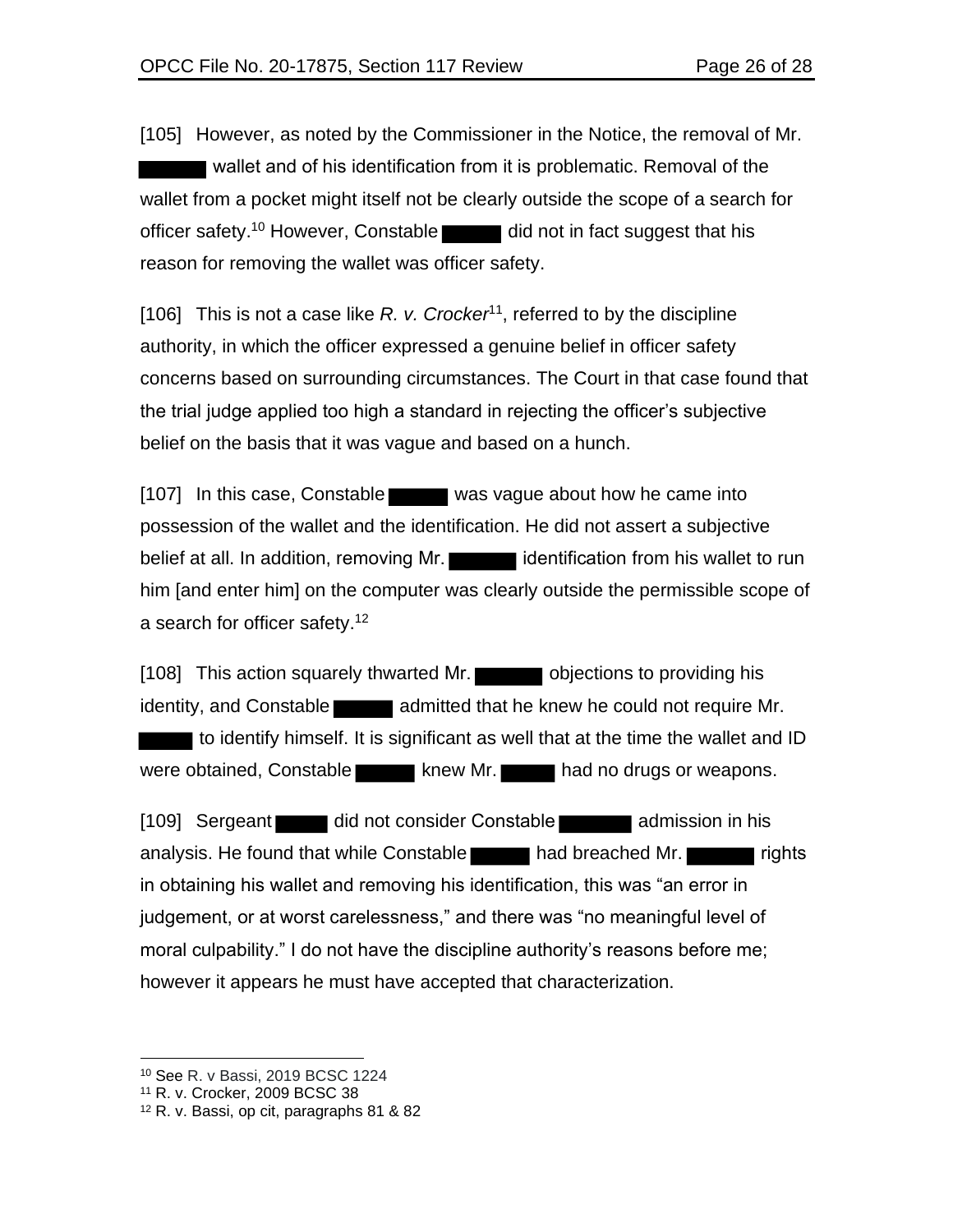[110] While the *Lowe* and *Scott* cases have established that ignorance of the law or lack of training are not sufficient to establish the serious blameworthiness required for a finding of oppressive conduct, there is no evidence in this matter to support findings of either mistake or lack of training, nor is there evidence of a careless removal of the wallet and the ID from it.

[111] In my view, if an officer who breaches a well-known *Charter* right wishes to claim ignorance of the law or lack of training, he or she would need to provide an evidentiary foundation for that claim. Here, the evidence appears to show, at this stage, only that the officer knew the limits of his authority and deliberately exceeded them.

[112] On my analysis at this stage of the proceedings, these final actions on Constable **part appear to reflect back on the whole sequence of events** and substantiate, as discussed above, that the stop was made for an ulterior purpose. If that is the case, each successive interference with Mr. and bodily integrity would fall within the *Police Act* definition of abuse of authority.

[113] In my view Sergeant involvement in the stop and taking of the photographs are also problematic, but I am not asked here to consider his actions. Mr. expressed a desire to pursue a complaint against him and if that is still the case, it is a matter for the Commissioner under Section 93.

[114] It is important to emphasize that the review at this stage is based entirely on the report and accompanying materials. My observations with respect to apparent credibility issues remain open to be refuted or explained by the member, should there be a discipline proceeding.

# **5. Notification of Misconduct and Next Steps [Sections 117(7) & (8)(d)]**

[115] I have determined that the evidence referenced in the report appears sufficient to substantiate the allegations set out in Part 4 and to require the taking of disciplinary or corrective measures.